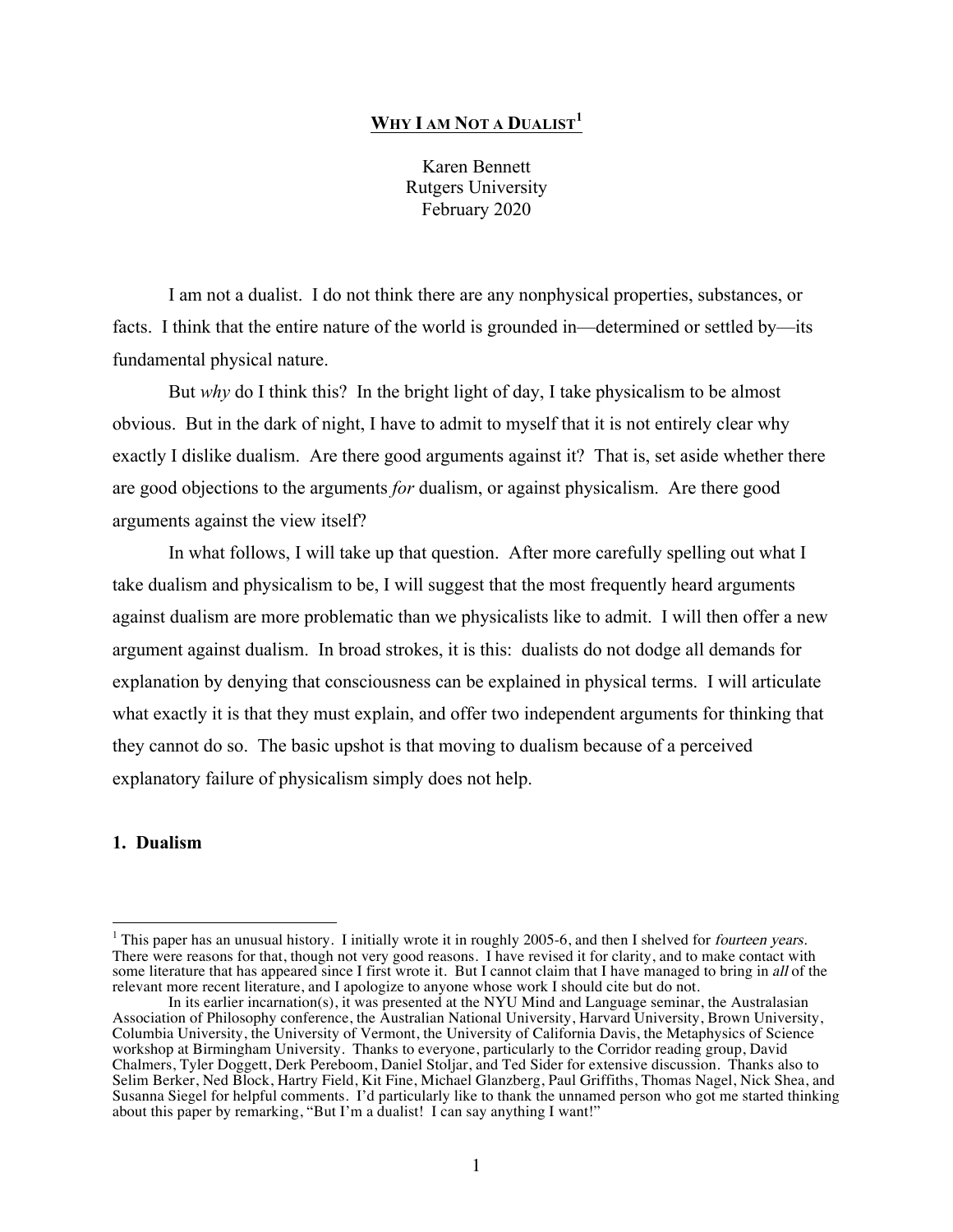Dualists think that not all the facts are physical facts. They think that there are facts about phenomenal consciousness<sup>2</sup> that cannot be explained in purely physical terms—facts about what it's like to see red, what it's like to feel sandpaper, what it's like to run 10 miles when it's 15° F out, and so on. These phenomenal facts are genuine 'extras', not fixed, determined, grounded by the physical facts and the physical laws. To use the standard metaphor: even after God settled the physical facts and laws, he had more work to do to put the phenomenal facts in place. Some dualists think that the additional work involves the creation of a special kind of nonphysical substance. More common these days are dualists who think that the additional work merely involves the creation and positioning of special nonphysical properties, and that is the only form of dualism that I will be explicitly concerned with here. The property dualist's claim is that phenomenal properties, or at least protophenomenal properties, are among the basic furniture of the world.

Importantly, however, the property dualist does not propose to ignore the evidence from neuroscience. She does not think that the phenomenal facts float utterly free of the physical facts and laws; she thinks they are connected in important ways. But she thinks these connections are contingent. They are breakable, unlike the connection between, say, being a cat and being a mammal, or that between the existence of some atoms standing in certain complex relations to each other, and the existence of a composite object like a table.<sup>3</sup> That is how the property dualist maintains a reasonable respect for the physical sciences, while simultaneously claiming that phenomenal properties are genuinely new additions to the world.

Most contemporary property dualists—at any rate, the ones who are my primary target in this paper—motivate their view by appeal to a family of arguments that are, in the first instance, arguments against physicalism. What I have in mind are the conceivability argument (Descartes 1641, Kirk 1974, 1996, Kripke 1980, Chalmers 1996), the knowledge argument (Nagel 1974, Jackson 1982), and the more general issue that lies in the background of both—the explanatory gap. Both the knowledge argument and the conceivability argument are largely driven by the fact that we don't seem to have any idea how the massively complicated pattern of

l

 $2$  See Block 1995 on the distinction between what he calls 'access consciousness' and 'phenomenal consciousness'. I will usually just say 'consciousness', but it is the latter I have in mind.

<sup>&</sup>lt;sup>3</sup> Of course, not everyone believes in composite objects; some instead endorse what has come to be known as 'compositional nihilism' (including, to varying degrees, van Inwagen 1990, Merricks 2001, and Dorr and Rosen 2002). But most people, including these nihilists, think that the principles that link simples arranged in certain ways to composite objects are necessary, or necessarily false. The exception is Ross Cameron 2007.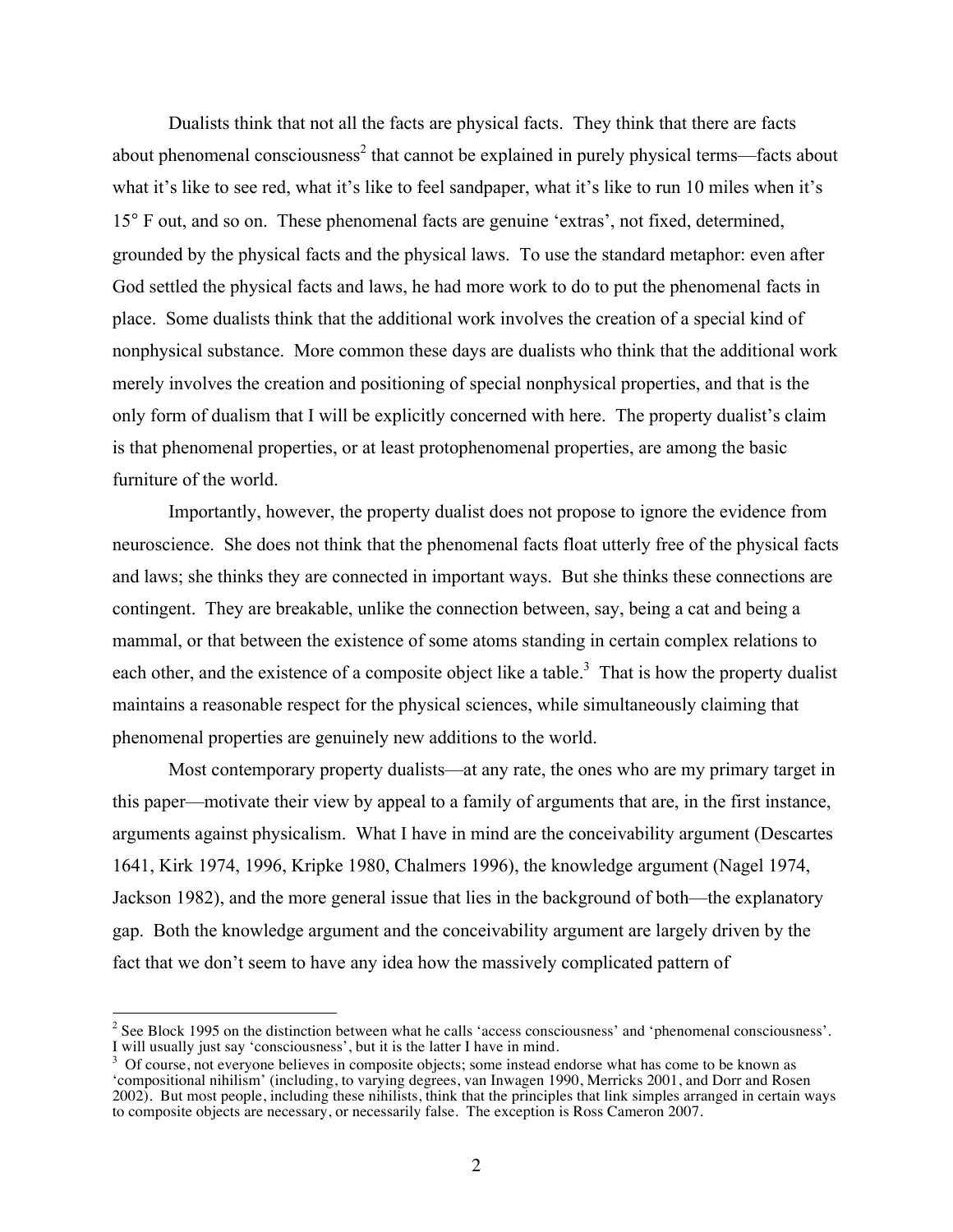electrochemical activity in my brain could possibly account for what it's like to see red, or feel sandpaper, etc. As Joseph Levine puts it, "there seems to be no discernible connection between the physical description and the mental one, and thus no explanation of the latter in terms of the former" (2001, 77). Tell us all the neuroscience you like; it's still a mystery why *that* is what red looks like. That is why we can apparently conceive of zombies, and why it seems compelling to say that Mary learns something new when she emerges from her black-and-white room. Though the details of the particular arguments differ, the purported upshot is the same—namely, that it is a mistake to think that consciousness can be explained in physical terms.

### **2. What is wrong with dualism?**

As I have already indicated, I am not a dualist. Why am I not a dualist? One way to answer that question would be to lay out what I take to be the problems with the arguments for dualism that I have just sketched. There has been a lot of discussion about where exactly those arguments go awry, and those discussions have yielded fruitful work on the relationship between conceivability and possibility, on the nature of phenomenal concepts, and so forth. However, I want to stick with the question of what is wrong with dualism *itself*. Instead of explaining why I am not convinced by the arguments for dualism, I want to discuss why I am committed to finding fault with them in the first place. This is an important task. I do not want my physicalism to be an article of faith.

Unfortunately, it is closer to an article of faith than most of us are willing to admit. The sad truth is that the extant arguments against dualism are not all that compelling. Here are three.

First, consider a quick appeal to simplicity and Ockham's Razor—that we should make do with as little as possible, and not multiply entities beyond necessity (e.g. Smart 1959). This alone is not going to convince the dualist, who will justifiably claim that she *is* making do with as little as possible. After all, simplicity can only break ties. It can only be wheeled in to decide between two views that both account for all the data—when all else is, as they say, 'equal'. But the dualist thinks that all else is decidedly *not* equal. She thinks that physicalism cannot account for all the data, and that making sense of conscious experience requires postulating irreducible phenomenal properties. Legitimately appealing to simplicity here requires having independent reason to think that she is wrong about that. Unfortunately, then, this version of the appeal to simplicity is circular. We need to already have reason to think that the physical facts indeed are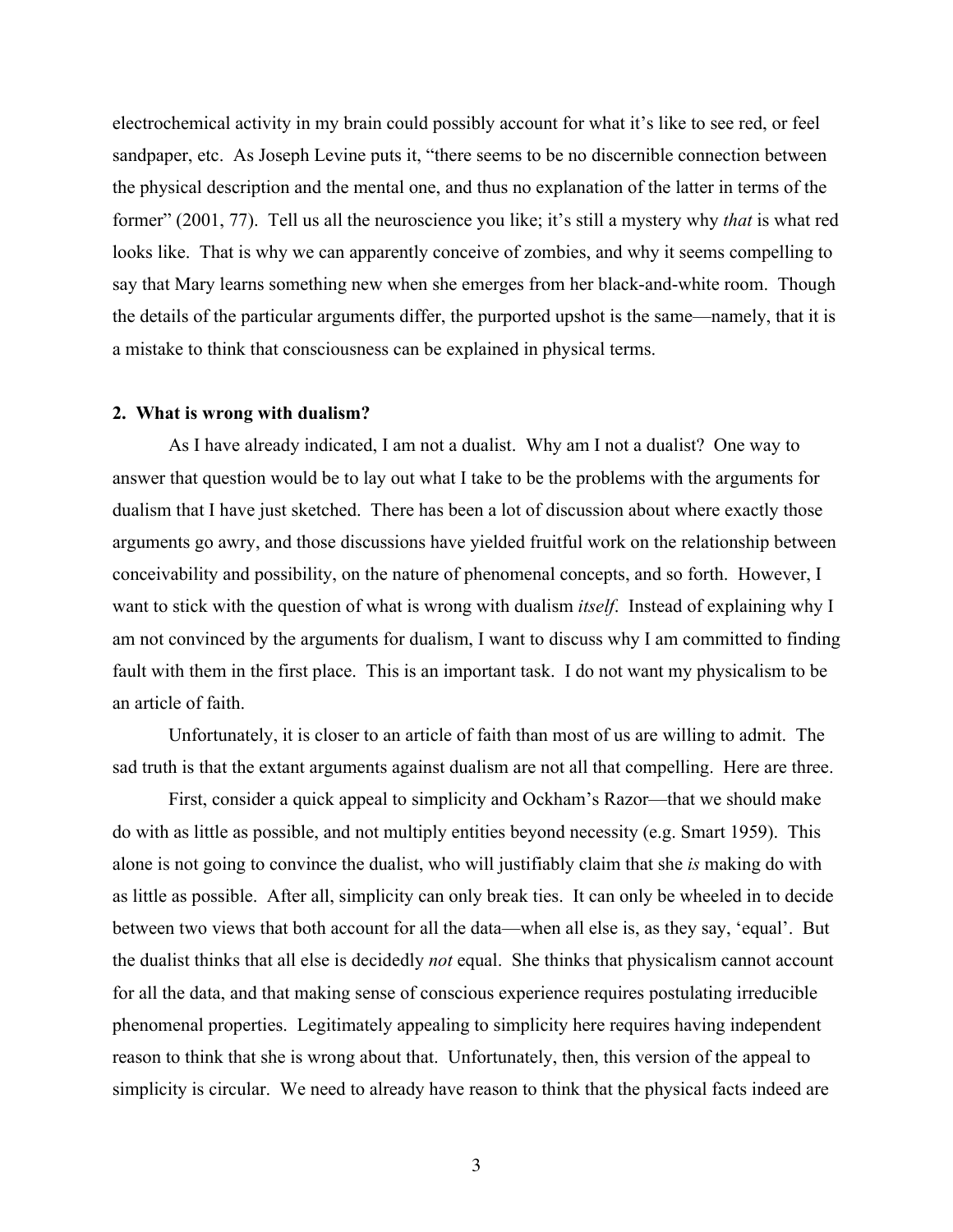sufficient for all the facts before we are entitled to shave with Ockham's razor (c.f. Kim 2005, 125-126).

That said, I do think there is a more sophisticated appeal to simplicity or elegance to be made, and I will do so soon. All I mean to dismiss here is the quick thought that physicalism automatically wins because it has a smaller ontology. While philosophers with a taste for desert landscapes (Quine 1948) will certainly be inclined towards physicalism, that aesthetic preference does not by itself constitute an *argument* for physicalism.

A second argument against dualism might be called the 'argument from optimistic metainduction.<sup>4</sup> Science has always managed to make do without before. It has never before needed to postulate irreducible nonphysical properties to solve tricky, long-lasting problems, so why here, in this one isolated instance? But even if the dualist grants the premise, this argument is not going to convince her either. She will again say that consciousness is *different*, consciousness is *weird*, and that there is every reason to think that it requires special treatment. It is therefore hard to see how this appeal to the success of science fares much better than the quick appeal to simplicity.

A third argument against dualism is the argument from causal exclusion. If the mental is truly distinct from the physical, how can it have nonoverdeterministic causal power without violating the completeness of physics? Some would say that the nonreductive physicalist has just as much trouble answering this question as the dualist does (e.g. Kim 1989, 1993, 1998; Crane 2001), but they are wrong; nonreductive physicalists have a very plausible solution that dualists cannot properly motivate (see my 2003, 2008). Nonetheless, it is not clear that dualists need to really care about this, because it is not clear that dualists need to think that physics is causally complete.<sup>5</sup> If they do not, they can duck out of the exclusion problem altogether. We physicalists like the exclusion problem because it gets us from the completeness of physics to physicalism proper; it provides the crucial bridge between the two. Unfortunately, though, it is not entirely obvious why we should think that any dualist would want to get on the bridge in the first place. $6$ 

 4 I owe the name to David Baker; it is of course a pun on the "argument from pessimistic metainduction" against scientific realism.<br> $\frac{5}{2}$  See Penineeu 20

 $5$  See Papineau 2001 for an interesting survey of reasons to think that physics *is* causally complete, including a critical discussion of the appeal to conservation of energy.

 $6$  I am inclined to think that the argument against *substance* dualism from mental causation is in even worse shape. Princess Elisabeth famously charged that Descartes could not make any sense of "how the mind of a human being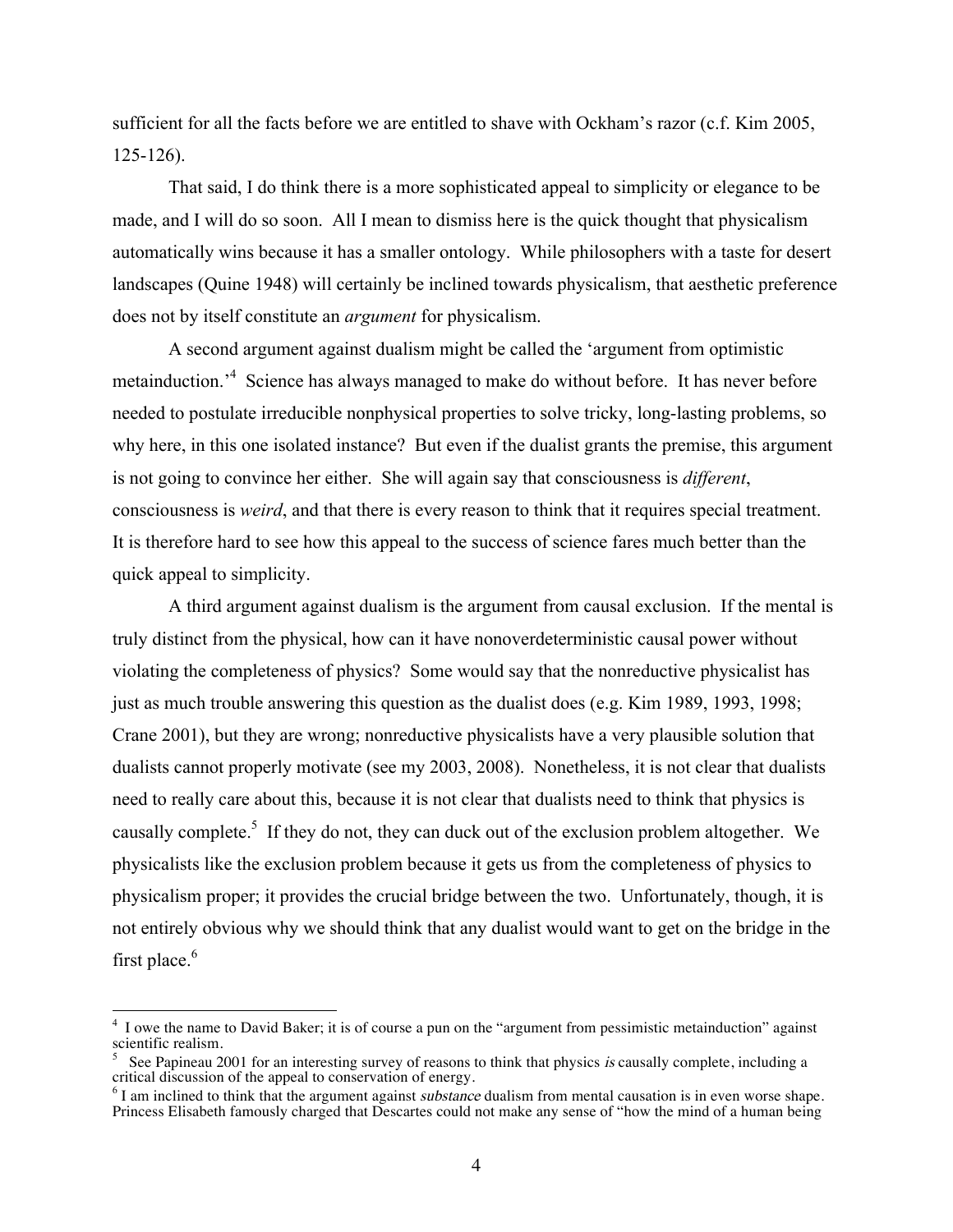Now, I am not saying that none of those three arguments has any force at all. I do think the exclusion problem has *some* force, and that it is important that we be clear that it has more force against a dualist than against a nonreductive physicalist (see my 2008). But all told, we physicalists are perhaps not in as good a position as we like to think. Forget about responding to *objections* to our view; why do we hold it in the first place? What entitles us to our rejection of dualism? Why *am* I not a dualist?

My goal in this paper is to explore a new answer to that question.<sup>7</sup> Presumably it will not be knockdown, either, but at the least it will contribute to the cluster of concerns that together constitute the case against dualism. The new objection is basically this: dualists do not excuse themselves from all demand for explanation simply because they deny that consciousness can be *physically* explained. Unfortunately, however, nothing they can offer genuinely addresses this demand in a way that is consistent with their reasons for being a dualist in the first place.

In what follows, I will flesh out the details of that sketch. The core of the complaint is clear enough: dualists owe us an explanation that they cannot provide. This places two tasks before me. First, I need to clarify what it is that dualists need to explain. Second, I need to argue that they cannot satisfactorily do so. In the next section, I address the first task. In the rest of the paper, I address the second.

# **3. The dualist's project**

What is it that dualists need to explain? Care is required here, because of course the whole point of dualism is to claim that certain things are *not* explained—that is, certain things are fundamental. There are at least two kinds of things that dualists will say this about: phenomenal properties and physical-phenomenal correlations. Phenomenal properties are things like what it's like to taste coffee, what it's like to feel pain, what it's like to see red. Physicalphenomenal correlations (or psychophysical correlations; I will use these terms interchangeably)

can determine the bodily spirit in producing voluntary actions, being only a thinking substance" (letter to Descartes May 6/16 1643). But notice that how much force this sort of concern has depends upon what the right account of causation is. The Princess' objection hits its target if causation requires a connecting process (as in Salmon 1984, Dowe 2000). But it is far from clear that it hits its target if causation merely requires counterfactual dependency, Humean 'constant conjunction', or perhaps even probability-raising. Even the substance dualist can say that pains are reliably followed by stimulus-avoidance behavior, that the behavior counterfactually depends upon the pain, and so forth. If he chooses his theory of causation carefully, he can say that mental-physical causal interaction is entirely unproblematic—while treating it entirely on a par with purely physical causation. (See Loeb 1981, Kim 2005, Bennett 2007 for related remarks).

 $^7$  Or at least new-ish. Important precursors include Lycan 1981, Hill 1991, and McLaughlin 2001. See Kim 2005, chapter 5 for discussion.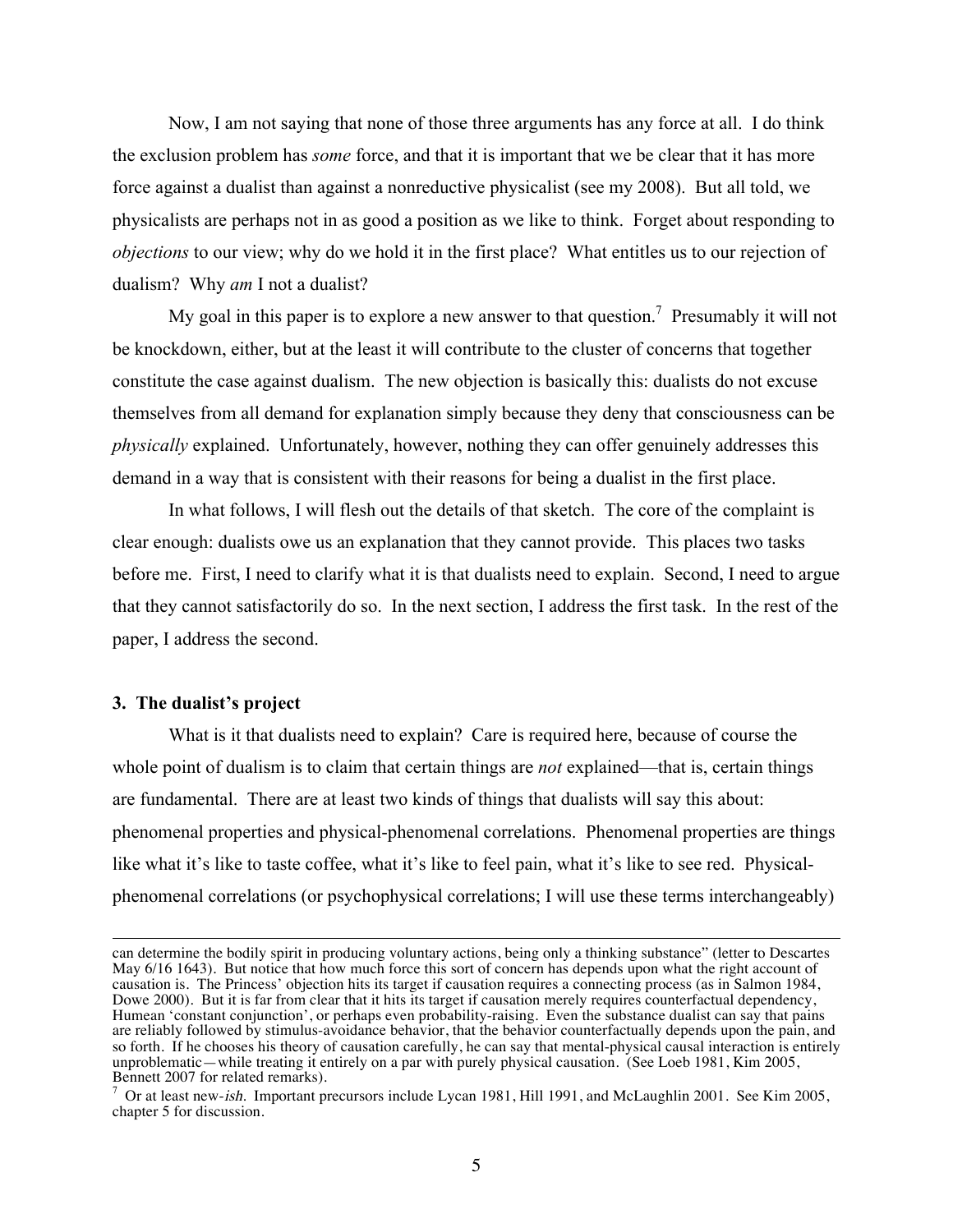are correlations between bodily states and the instantiation of these phenomenal properties. Perhaps such correlations hold across people or even across species; perhaps they only hold within a person over time. But there certainly seem to be some. Scientists do MRI scans, lesion studies, and so forth in order to figure out the 'neural correlates of consciousness'. More prosaically, orange juice tastes one way to people when they first get up, and another rather different way after they brush their teeth. Changes to the chemical environment in people's mouths have a very reliable and replicable effect on the way orange juice tastes, just as the ingestion of chemicals like ibuprofen has a reliable and replicable effect on the way a pain feels. So there are two kind of things that dualists can say are fundamental: phenomenal properties and psychophysical correlations.

And now we get to what I take to be the crucial question. Just how many of these properties and correlations should the dualist say are fundamental? Is it *some* of them, or is it *all* of them? I claim that a minimally plausible dualism will only say that it is some, not all.

To see why, turn your mind to the view that says that *every single* phenomenal property and *every single* psychophysical correlation is fundamental. This is just an enormous number—a presumably infinite number!—of fundamental posits. The feel of a minor papercut is fundamental experiential property  $E_l$ ; the feel of a slightly worse papercut is fundamental experiential property  $E_2$ ... and so on and so forth. Similarly for the case of psychophysical correlations. Physical process *P* is reliably accompanied by a sweet taste. Quite similar physical process  $P^*$  is reliably accompanied by a slightly less sweet taste. Once again, the list goes on and on. It would be strange indeed if *each* such correlation had the status of fundamental law.

Certainly, the dualist need not say any such thing. Dualist slogans like 'consciousness is fundamental' can be taken as shorthand for the idea that *some* phenomenal properties, and *some* laws governing the correlations between the physical and the phenomenal, are fundamental.

Compare a purely physical case. Let us suppose that gravity is a fundamental force that figures in fundamental physical laws. This certainly does not entail that *every* fact or generalization about gravity is fundamental! No one thinks that generalizations about the behavior of objects with mass 1 kilogram in the Earth's gravitational field are fundamental, as well as generalizations about the behavior of objects with mass 2 kilograms in the Earth's gravitational field, as well as generalizations about the behavior of objects with mass 3 kilograms in the Earth's gravitational field… oh, and generalizations about objects with mass 1 kilogram in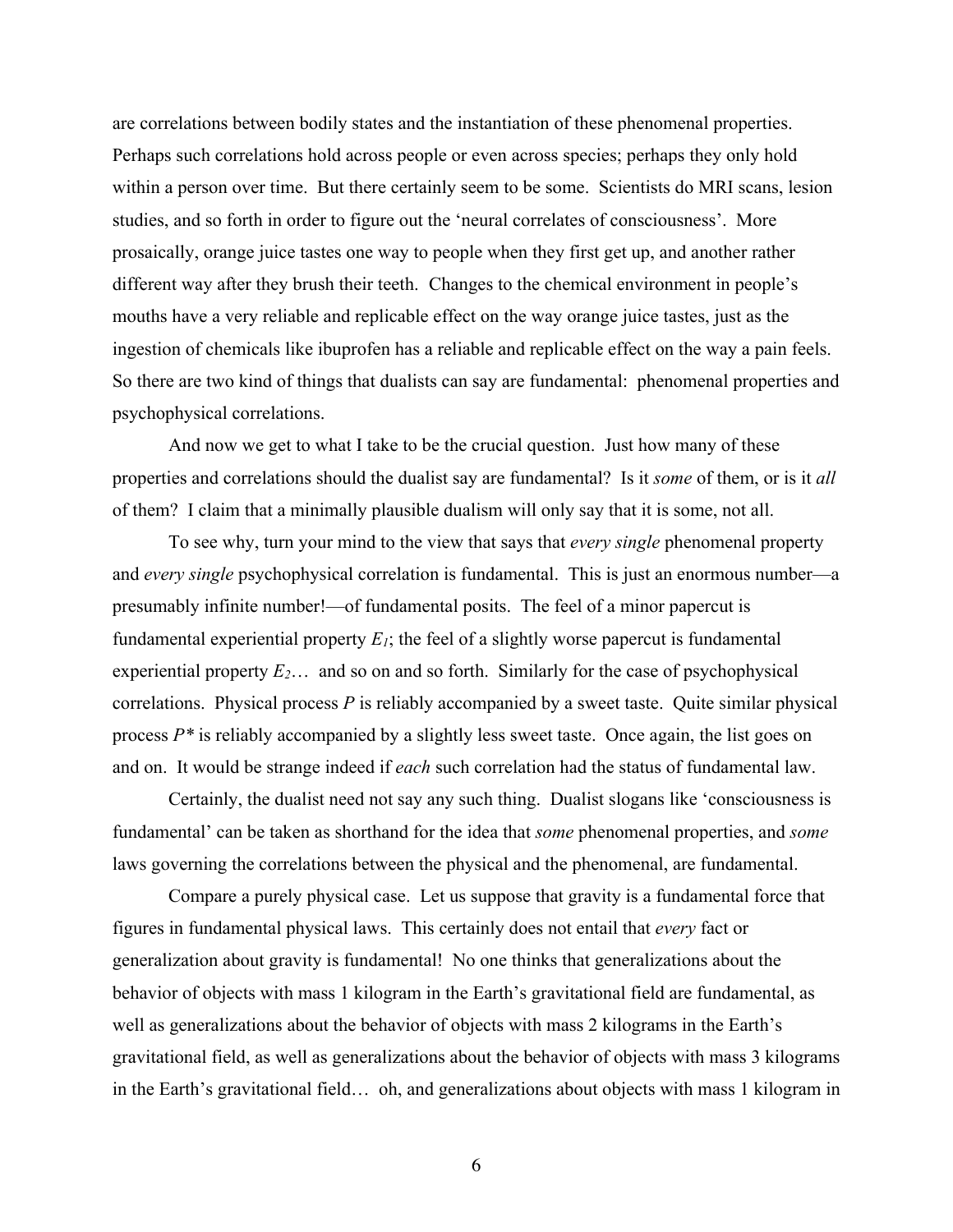the *moon's* gravitational field… and so on and so forth. Those principles are instead derived from more fundamental, more general laws.

A minimally plausible dualism will take a similar approach. There is no more reason to think that claims like "physical processes of type *P* are accompanied by flavor sensation of type  $F'$  are fundamental than there is to think that claims like "a 6 cm<sup>3</sup> piece of lead weighs such-andsuch on the moon" are. What the dualist should say is that there are some fundamental phenomenal properties and some fundamental laws governing how they are connected to the physical. There is a limited stock of fundamental phenomenal properties and psychophysical correlations or laws, which explain or ground the rest. Some correlations are fundamental law; the others are *derived*. In short, it is implausible for the dualist to fall silent about *all* phenomenal properties and *all* of the connections between the physical and the phenomenal. She will fall silent about some, but she owes us an explanation of others.

This is the more sophisticated appeal to simplicity that I referenced earlier. My claim is not that dualism loses to physicalism just because dualism has a bigger ontology. The claim is rather that a version of dualism loses to a different version of dualism because it has a *vastly* larger ontology that is not in any obvious way necessary.<sup>8</sup> Dualism is a theory about the world, and should be held to the same standards and aspire to the same theoretical virtues as any other theory about the world. Simplicity and elegance and unification matter. A version of dualism that postulates four fundamental psychophysical laws that explain all the rest of the correlations should, all things being equal, be preferred to a version of dualism that leaves all the correlations brute.

Now, I realize that the dualist can make the same reply as I offered earlier to the quick appeal to simplicity in favor of physicalism. She can dig in her heels, and say that there is no way whatsoever to systematize or explain experience: not only can it not be explained in physical terms, but it cannot be explained in *any* terms. There is just nothing to be said about what consciousness is or how it is connected to the physical. Every phenomenal property is fundamental, as is every psychophysical correlation.

Personally, I think such an attitude is bananas, and amounts to giving up completely. But I also recognize that someone who has this attitude will not be moved by that thought. So I will

 $8$  Note that this appeal to simplicity is consistent with my (2017, chapter 8) and Schaffer's (2015) view that the relevant theoretical virtue is simplicity in the fundamentals.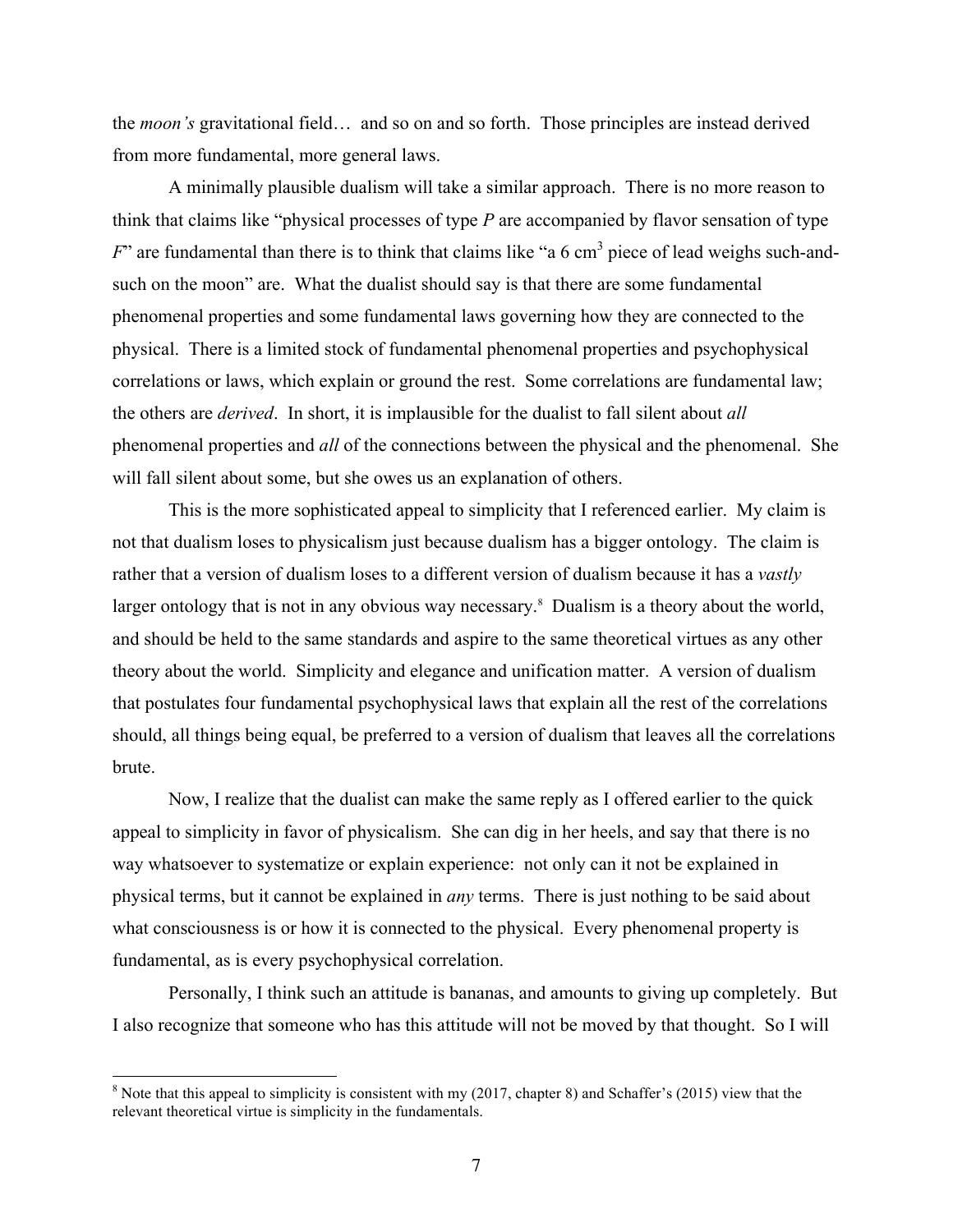restrict the scope of my conclusion to those dualists who *do* see themselves as having something to say about the so-called "hard problem" of consciousness. For that is what is on the table: dualisms that try to explain consciousness and how it arises from the physical by appeal to a relatively small set of fundamental non-physical properties and laws. This amounts to trying to answer the hard problem, just not in fully physical terms.

This is David Chalmers' strategy. He agrees with everything I have just said (see particularly 1996, 124-129; 1997, 399-400), and does not want to simply fall silent about all the psychophysical correlations. He does want to address the hard problem on which physicalism allegedly founders, and thinks that his dualism can help him answer it. He claims that the impossibility of providing a physical explanation of phenomenal consciousness does not mean that we should give up on the hard problem completely, or conclude that "conscious experience lies outside the domain of scientific theory altogether" (1995, 19). Those are not the right reactions. The right reaction, he says, is to look for a different kind of explanation of consciousness. In particular, the right reaction is to accept that answering the hard problem requires going beyond the physical. It requires an "extra ingredient" (1995, xx)—an ingredient that only a dualist can offer:

Once we accept that materialism is false, it becomes clear that… we have to look for a "Y-factor," something *additional* to the physical facts that will help explain consciousness. We find such a Y-factor in the postulation of irreducible psychophysical laws (1996, 245).

A physical theory gives a theory of physical processes, and a psychophysical theory tells us how those processes give rise to experience. We know that experience depends on physical processes, but we also know that this dependence cannot be derived from physical laws alone. The new basic principles postulated by a nonreductive theory give us the extra ingredient that we need to build an explanatory bridge…. Nothing in this approach contradicts anything in the physical theory; we simply need to add further *bridging* principles to explain how consciousness arises from physical processes (1995, 20).

The extra explanation-allowing ingredient, then, is a set of fundamental psychophysical laws. These laws are supposed to yield a substantive answer to the hard problem—an answer that no physicalist can provide.<sup>9</sup>

 $9\textdegree$  A quick clarification about how the appeal to fundamental laws or bridge principles is supposed to help. Clearly, Chalmers is not saying that he can get some explanatory mileage out of the claim that each macro-correlation is itself a fundamental law. I have just argued that it would be implausible to claim that each one is fundamental—but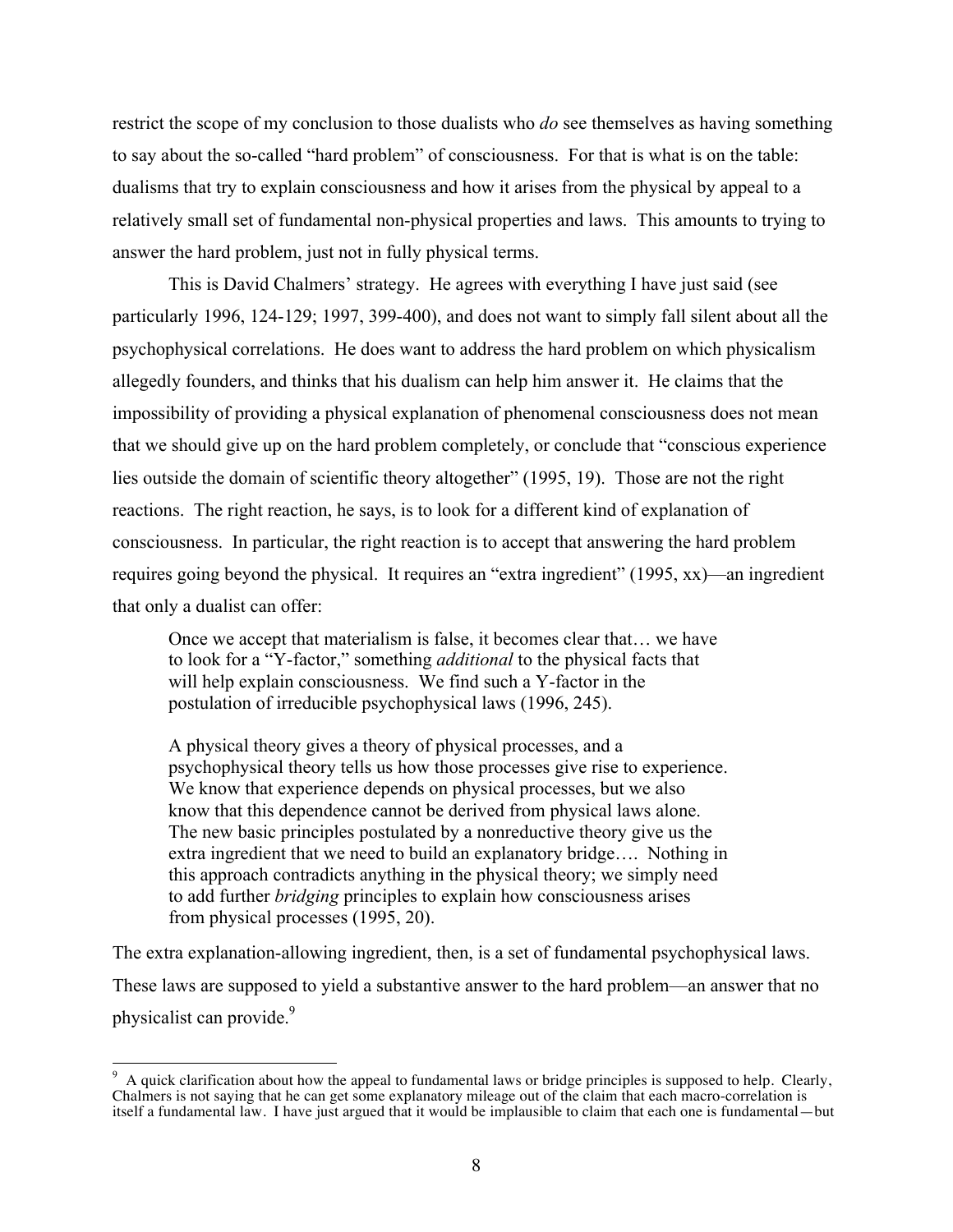The picture thus far, then, is this. The dualist's project should be—and Chalmers' project indeed is—to provide a distinctively dualist explanation of phenomenal experience and the psychophysical correlations by appeal to a relatively small stock of fundamental phenomenal (or protophenomenal) properties and psychophysical laws. The goal is to use those to systematize, unify, and explain. As Chalmers says, "the case of physics tells us that fundamental laws are typically simple and elegant; we should expect the same of the fundamental laws in a theory of consciousness" (1996, 127). The fundamental psychophysical laws do not themselves link particular patterns of neural activity to easily recognized phenomenal states like a sensation of red, or the smell of dust. They are instead simple and general—more like F=ma or  $e=mc^2$ —and are used to explain those correlations.

## **4. My skepticism: preliminaries**

I am skeptical that the dualist can find anything here that will help. I do not think that she can systematize and unify the correlations without undermining her appeal to the explanatory gap. In sections 5 and 6, I shall try to make this point in two rather different ways.

My first argument is a methodological one, and has to do with the very idea of the dualist engaging in empirical investigation to continue the search for explanation. The basic thought is that there is a tension in the very notion of a "naturalistic dualism"—not a contradiction, certainly, but an odd tension that it would be a mistake to ignore. I will claim that it is odd for the dualist to think both that empirical work can help her systematize the teeming swarm of phenomenal properties and psychophysical correlations, and that the explanatory gap poses a real problem for physicalists.

My second argument arises from consideration of the shape and structure of the kinds of laws the dualist would offer. Even if we are careful to take seriously the dualist's *a priori* constraints on what sorts of thing might help, we either make no progress on the hard problem, or else wind up replacing the hard problem with a different problem that is equally hard.

it would be far more implausible to think that doing so somehow explains why they hold! We cannot explain how and why a physical process-type P is accompanied by searing pain by citing a brute, fundamental law to the effect that P is accompanied by searing pain. That is not an explanation; that is just repeating the explanandum. Quite generally, one cannot explain a B→A connection by saying that there is a brute B→A connecting law. The macrocorrelations are to be explained, not to do the explaining. So Chalmers' appeal to fundamental laws must involve a certain mismatch between the correlations in the *explanandum*, and the correlations in the laws that constitute the explanans. Since a correlation cannot be explained by claiming that it is itself a fundamental law, he needs to postulate some other fundamental laws to help do so.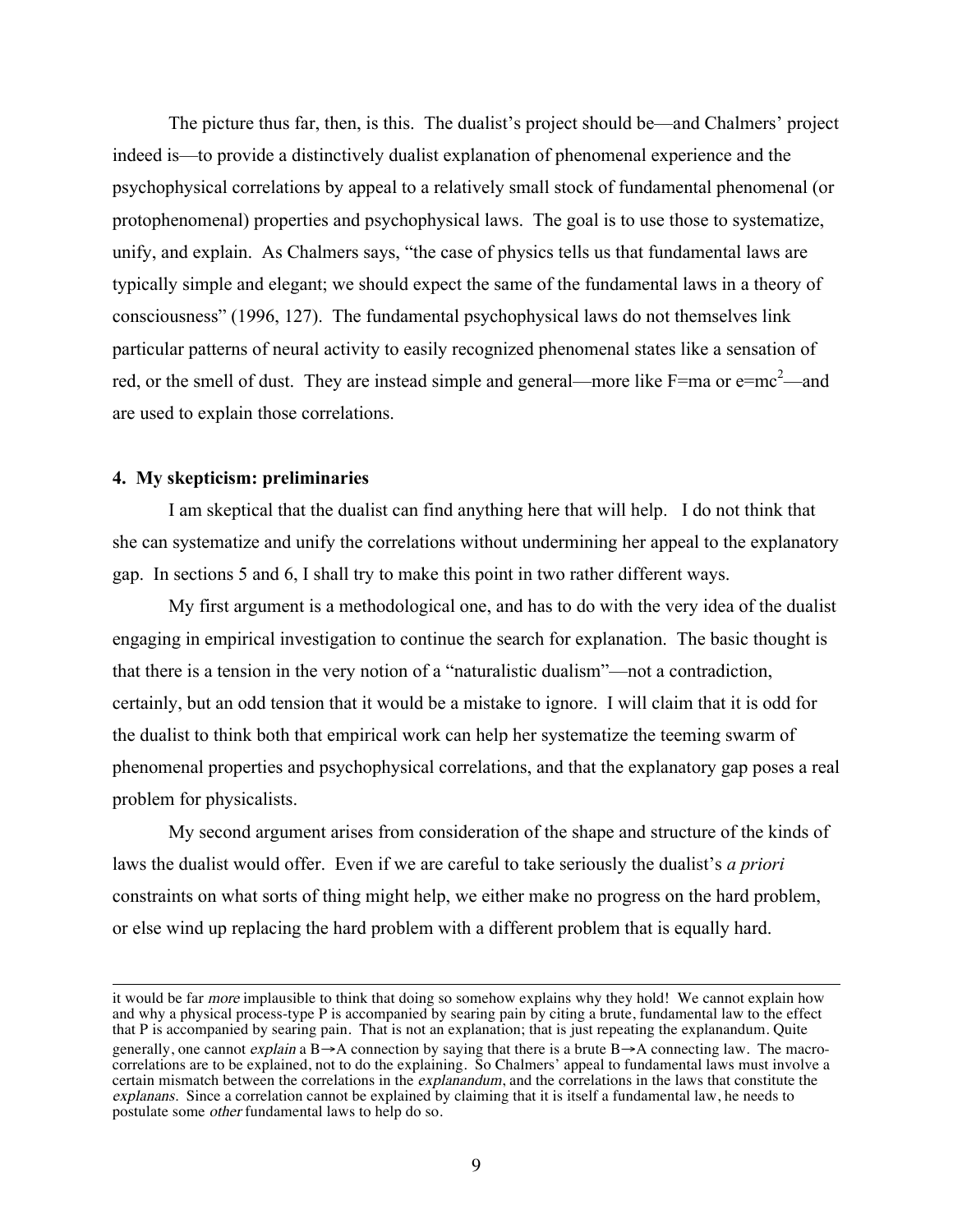Let me make one preliminary point before getting into either argument. I am about to begin fretting about who can offer what in the attempt to explain consciousness and the psychophysical correlations. It is important to bear in mind that *both* dualists and physicalists might want to postulate 'new'—that is, hitherto unrecognized—entities, properties, or laws to enable them to get somewhere with their explanatory burdens. It would be a mistake to think that only dualists can do so, that postulating anything new counts as the failure of physicalism. Physicalism is not the view that everything logically supervenes on, and can be explained in terms of, the properties, forces, entities, and laws understood by *current* physicists. Physicalism does not assume that current physics is finished. It is of course notoriously difficult to define 'physical', and consequently notoriously difficult to decide what sorts of additions to the stock of fundamental laws and entities are physicalistically acceptable.

Here is my guideline for deciding that question: if the addition either *is* conscious experience, or is needed *only* to make sense of conscious experience, physicalism fails. But if the addition is needed to make sense of *both* conscious experience *and* an array of other, paradigmatically physical, phenomena, then physicalism might well be true. For example, it is far from obviously a failure of physicalism to postulate a new fundamental force that explains, say, dark matter, gravity, the surface tension of liquids, *and* consciousness. Consequently, the mere prediction that *current* neuroscience, physics, etc. will not be able to explain consciousness—that something new will need to be discovered—is not itself a commitment to dualism. Commitment to dualism is only incurred when the newly postulated properties or laws have a certain nature. The dualist will take some sort of phenomenal or proto-phenomenal properties to be fundamental, and will postulate new fundamental laws that range over them. The physicalist will do no such thing.

### **5. The methodological argument**

Consider the ways in which the dualist is going to search for the new fundamental laws. Here, my focus is simply on the search strategy, rather than any guessed specifics about what the laws might actually *be*. (My second argument will involve suggestions about what rough form the laws would have to take.) The dualist's idea seems to be that we should simply continue doing science, but with the appropriately open mind that comes from giving up the presumption that phenomenality can be explained in physical terms. Chalmers often talks this way. For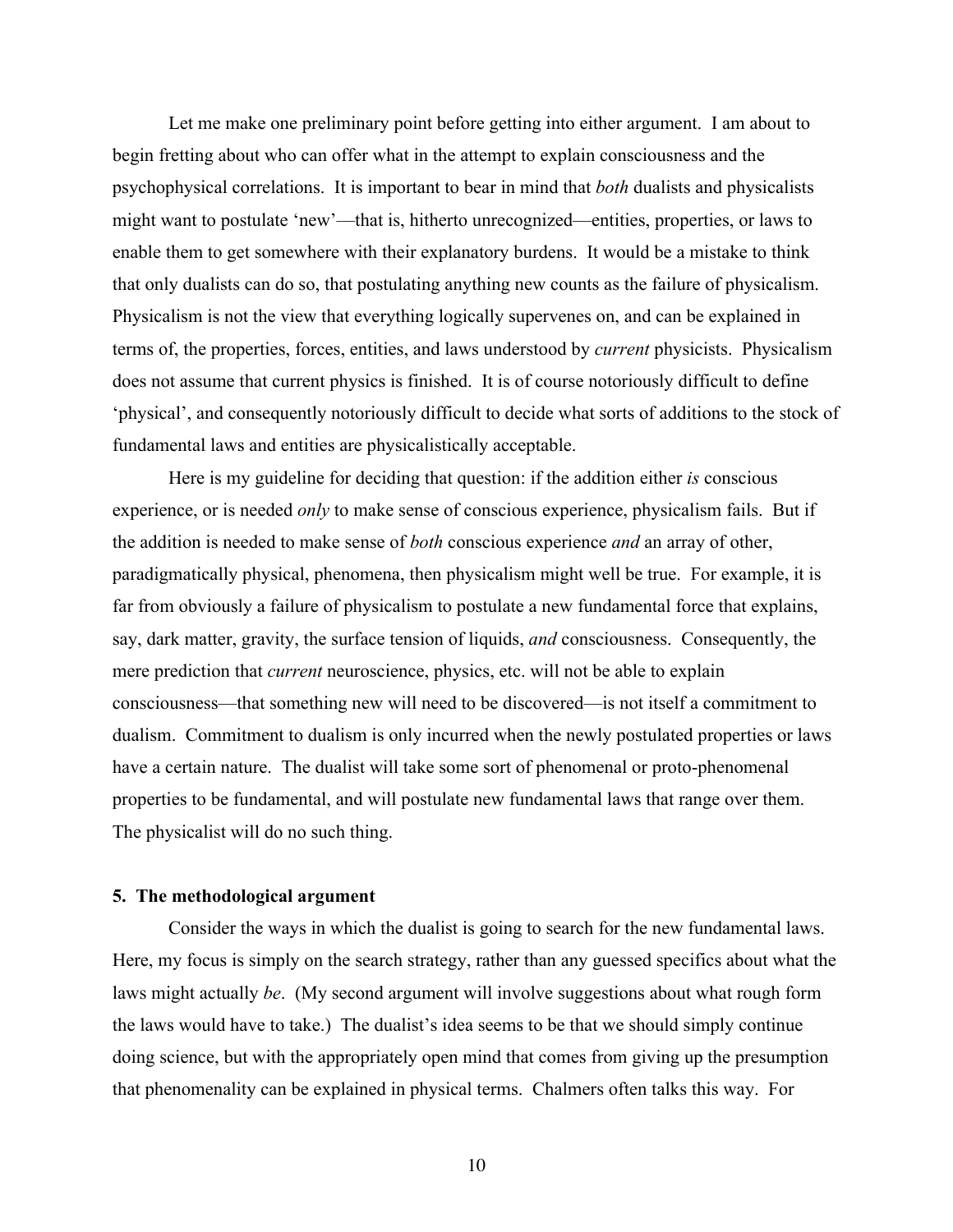example, he says that the "liberating force of taking consciousness as fundamental" is that "we no longer need to bash our head against the wall trying to reduce consciousness to something it is not; instead we can engage in the search for a constructive explanatory theory" (1997, 400). The dualist proclaims her dualism and then dives into scientific research to see what turns up.

I frankly do not see what is so liberating about dualism. I cannot see how it makes any difference at all to the course of empirical investigation. And since it does not, taking straightforward empirical investigation to help answer the hard problem undermines the appeal to the conceivability arguments to support dualism in the first place. The latter of those two claims is probably the more controversial one, but let me say something about each in turn.

Both the dualist and the physicalist have a long hard search ahead of them, and the difference between their long hard searches is opaque. The dualist and the physicalist have exactly the same research strategies at their disposal. Both will do a lot of serious neuroscience, and both will pay attention to introspective phenomenology in order to get a better understanding of 'phenomenal space'. Both will run labs, employ postdocs, and apply for NSF funding. Their antecedent commitments will not have any impact on what experiments are available to them, or on what they find. The physicalist research project and the dualist research project do not differ in their methodology or tools, but only in their predicted outcome. That is, the only real dispute is about what they will emerge with at the end of the day. When our intrepid researchers open their laboratory doors several hundred years hence, what will they announce? The physicalist bets that they will announce a solution to the hard problem that only relies upon roughly the sorts of laws, properties, entities that we need to make sense of the straightforwardly physical world. The dualist bets that they will announce a solution that takes consciousness as basic, and invokes new fundamental psychophysical laws. That is the only difference between them. They disagree about the expected outcome of the very same course of scientific investigation.

This puts the dualist in a rather precarious position. The dualist apparently agrees with the (type A) physicalist<sup>10</sup> both that we are currently perplexed, and that at the end of science we will not be. But it is odd to claim that no long hard search for a physicalist explanation of consciousness can possibly succeed, yet keep faith in the long hard search for new fundamental laws that will enable a dualist to solve the hard problem. This is particularly odd in light of the

l

 $10$  The type A physicalist thinks that any apparent explanatory gap between the physical and the phenomenal is merely a function of our ignorance, and will be closed sometime in the future. See Chalmers 2002, 251-252.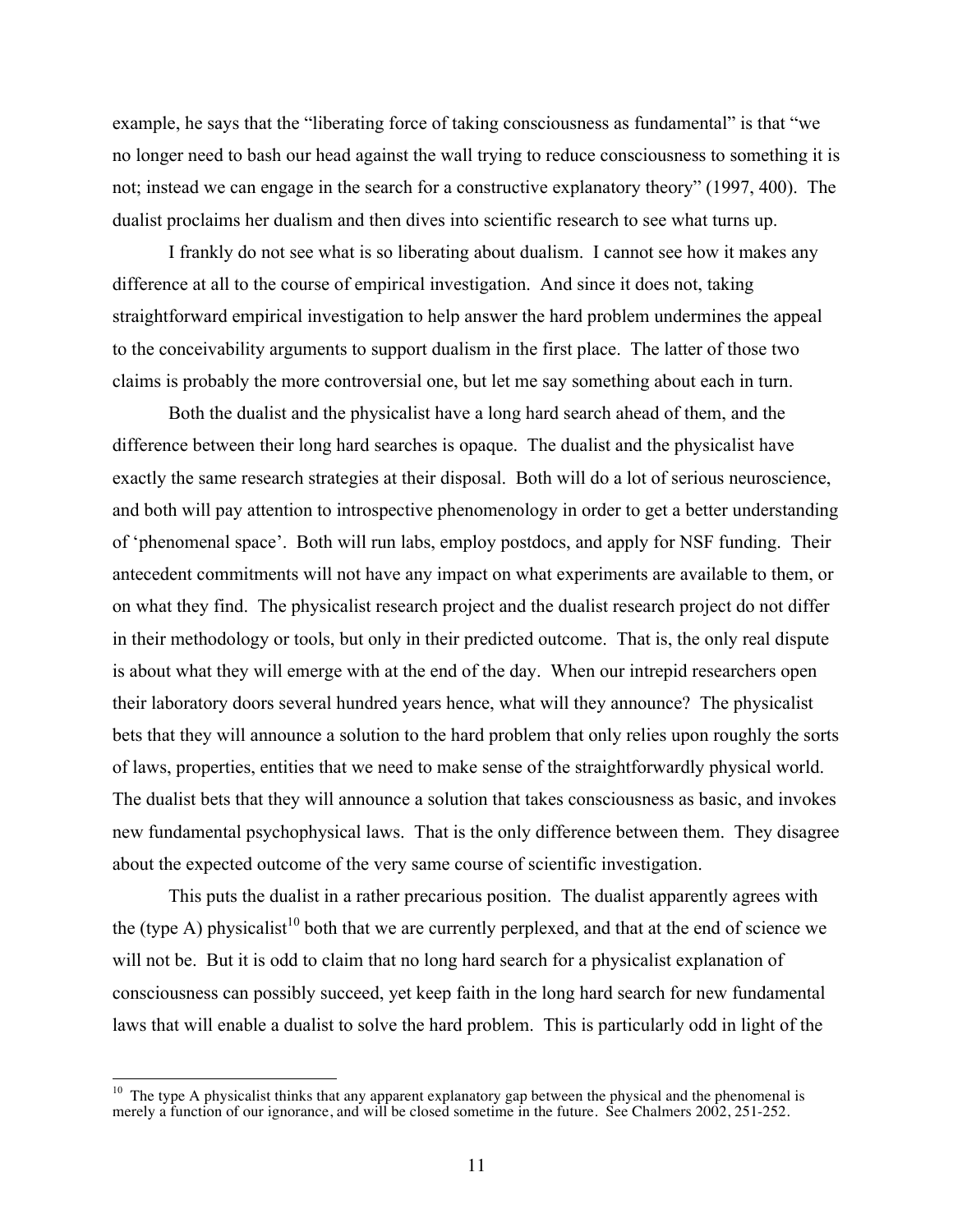fact that it is the *very same long hard search*. Indeed, it is hard to see how this faith in the march of science is consistent with the dualist's appeal to the explanatory gap to support her view.

The dualist is making an *a priori* prediction about the outcome of scientific research. The question is whether she is justified in doing so. She, unsurprisingly, will claim that she is—she will claim that she has *a priori* reason to think that the physicalist research program cannot succeed. That is the point of the conceivability argument, and her appeal to the explanatory gap more generally. But *my* point is that her reliance on those arguments is rendered suspect by her subsequent embrace of empirical investigation. If the dualist thinks that scientific research can uncover hitherto unsuspected truths about the fundamental laws governing psychophysical connections, why should she not also think that it can uncover hitherto unsuspected truths about the physical? That it can generate a deeper understanding of our physicalist tools?

The dualist is endorsing a rather odd pair of propositions here. She is simultaneously insisting that

• the fact that we have no idea how to explain consciousness in physical terms is a problem in principle, and there is no point in turning to science to help us,

and that

• the fact that we have no idea what the fundamental psychophysical laws are is just temporary, and science will save the day.

These claims are not straightforwardly incompatible with each other, but there is a real tension between them. Acceptance of the latter should undermine confidence in the former. The more you can see how research in the cognitive sciences can tell us how consciousness arises from the physical, the less secure you should be in your intuition that no purely physicalist story could ever work. All told, then, I suspect that the claim that anything explanatory can be found empirically conflicts with the dualist's reasons for being a dualist in the first place.

### **6. The second argument**

My second argument for the claim that dualists cannot make progress on the hard problem is independent of the first. So set aside the methodological concern from the previous section, and suppose there is no tension between the empirical search for systematizing laws and the reliance upon the explanatory gap to dismiss physicalism. What should dualism look like? I begin by claiming that dualism must make some kind of appeal to protophenomenal properties properties that are neither exactly physical nor phenomenal. I then consider two quite different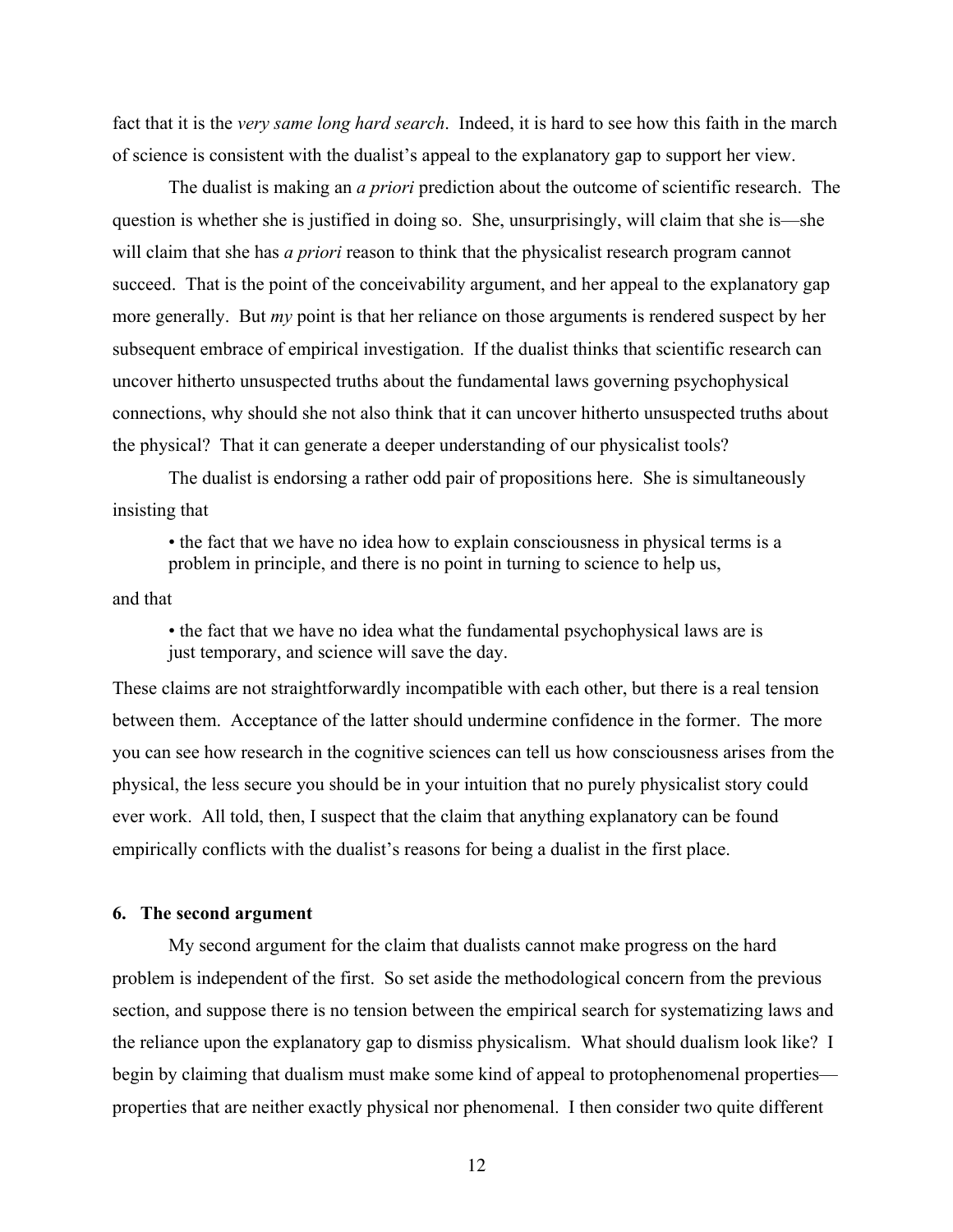ways of pursuing this appeal, and argue that neither helps at all. On the first, the hard problem simply does not go away; on the second, the hard problem is replaced with a different but equally hard problem.

The first stage of the argument, then, is to argue that the dualist is committed to some sort of protophenomenal properties—or, if that label has unwanted associations, perhaps 'phenomenal minima'.11 Here is the idea. I have already argued that she should not claim that *every* phenomenal property is a fundamental property. The dualist should not claim that *what it's like to see red* is a fundamental property, and so is *what it's like to see crimson*, and so is *what it's like to see magenta*… Slogans like 'consciousness is fundamental' ought not be interpreted as meaning that every single phenomenal property and every single psychophysical correlation is fundamental. Rather, the dualist should pursue the project of explaining some phenomenal properties and psychophysical correlations in terms of a more limited stock of fundamental properties and laws.

What might this limited stock of fundamentals look like? Well, it's not going to consist of some small set of familiar person-level phenomenal properties. For example, it would just be silly to claim that the only two fundamental phenomenal properties are *what it's like to see red*  and *what it's like to taste a particular single malt scotch*. Those two do not exhaust the basic ingredients out of which the rich tapestry of conscious experience is woven! And although those particular examples are perhaps especially arbitrary, I do not see how any other small set of person-level experiences could exhaust the ingredients either. It is not the case that specific bits of person-level conscious experience build all the rest of person-level conscious experience.

The more promising move is for the dualist to claim that there are some unfamiliar, fundamental phenomenal or quasi-phenomenal properties out of which the familiar person-level ones are somehow built. There are common elements that combine and recombine in various ways to generate experience as we know it. Systematizing the relationship between the physical and the phenomenal is a matter of figuring out what those elements are, and what general laws govern their relations both to the physical and to each other. This is what I mean by 'phenomenal minima'. They might be properties of very small entities like carbon atoms, or they might be less-than-fully-phenomenal properties of larger entities like brains or persons. I will often speak in the former way, but I officially leave the matter open. In short: the dualist

 $11$  I owe the phrase to Ted Sider.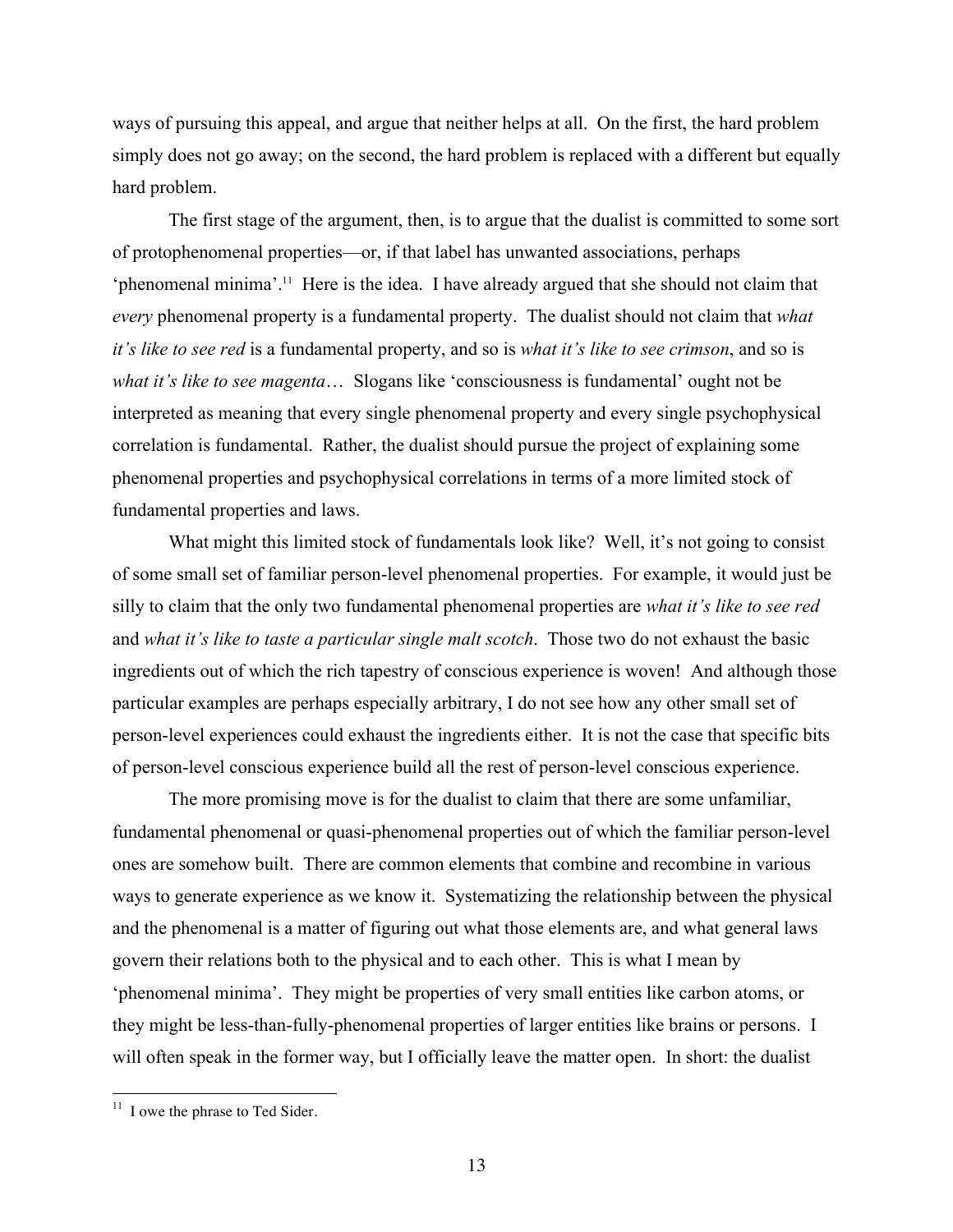who shoulders the explanatory task I have set her is committed to postulating some sort of phenomenal minima.

From here, I can see two different ways for the story to unfold. The first is a kind of bridge-principle protophenomenalism. The second is a view that has been called various things, but the label that seems to have stuck is 'Russellian monism' (see Chalmers 1996, 153-155; 2002, 265-267; 2016; Stoljar 2001). I shall look at each in turn.

On the first picture, the protophenomenal properties occupy in some sense an intervening level between the physical and the phenomenal. They constitute a kind of bridge that connects them. On this view, the new fundamental laws that enable a solution to the hard problem would not be directly between the physical and the phenomenal. They would instead be between the physical and the protophenomenal, and the protophenomenal and the phenomenal. That is, the correlations between the physical and the phenomenal would be given a two-stage explanation that makes reference to an intervening protophenomenal level. First, there are fundamental laws connecting properties like, say, *being a carbon atom* and special protophenomenal properties. Second, there are special fundamental laws of "mental chemistry" (Nagel 1979, 182; Coleman 2012) that govern the interactions among protophenomenal properties. Put enough carbon atoms together in the right sort of structure, and they will yield a pain.<sup>12</sup>

This picture has a certain appeal. You almost *can* see how the physical gives rise to consciousness; you almost *can* see how from certain arrangements of *carbon atoms* you get a pain. So, have we an answer to the puzzle? Have we a distinctively dualist explanation of how consciousness arises from the physical?

I say no. And the reason I say no is not, I think, what has come to be known as the 'combination problem' for panpsychism, though it is at least a cousin of sorts (recall that this paper was originally written in 2005-6). The combination problem is originally due to William James, and comes in a variety of guises. One central variety is that "experiences don't sum", as Philip Goff puts it (2006)—that little fragments of phenomenality simply cannot by their nature combine into a 'larger' whole. Another central variety is that if experience *did* have some sort of quasi-mereological structure, we would notice—but our experiences seem simple and unitary.

 $12$  Note that on this approach, consciousness is not itself fundamental. It cannot be given a constitutive explanation in *physical* terms—so physicalism is false—but it *can* be given a constitutive explanation. Hence my earlier claim that the dualist would only *probably* say that consciousness is fundamental.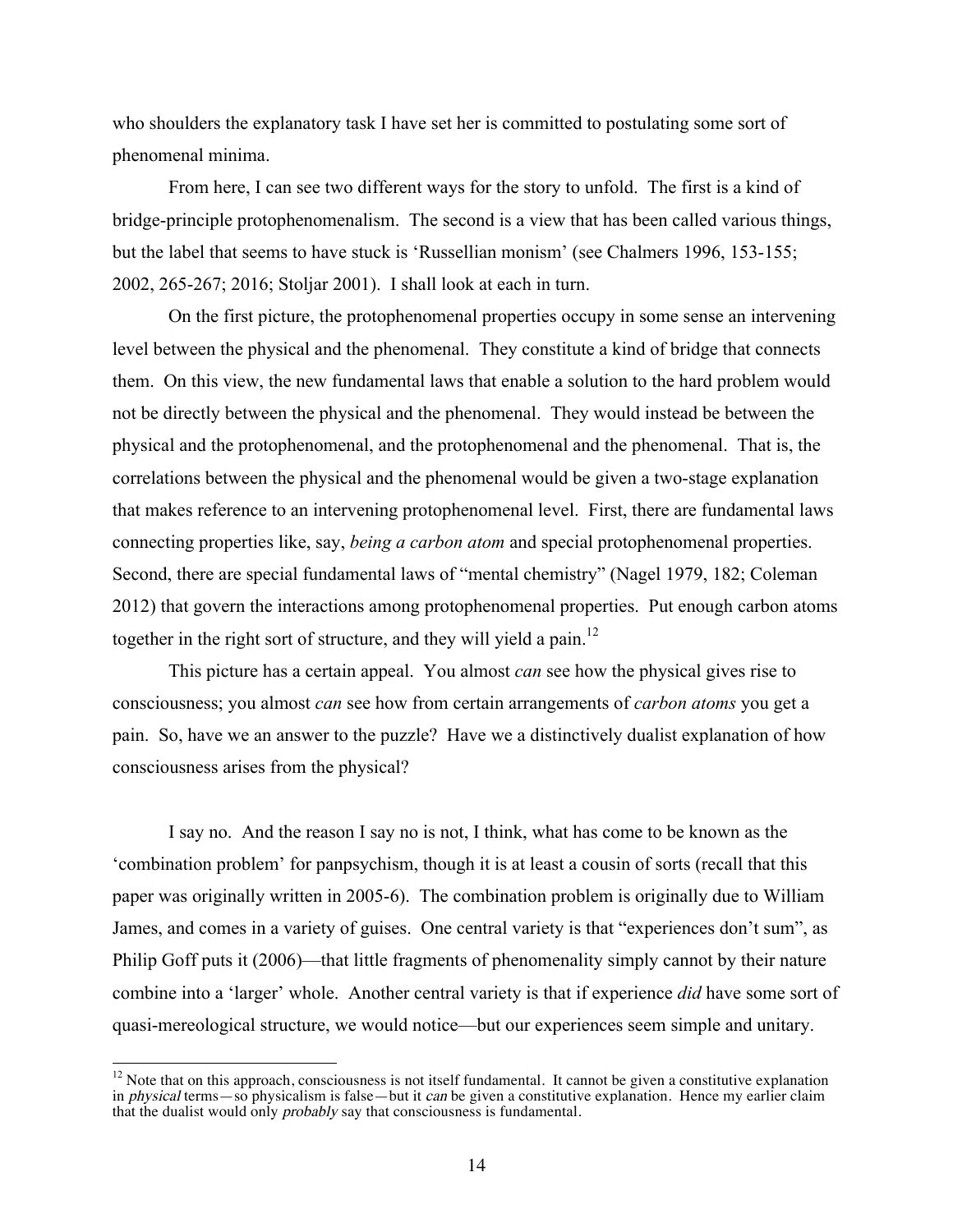(See Coleman 2012 for these two versions; see Chalmers 2016a for even more versions. See also Stoljar 2006, Shani 2010, and Montero 2016 for more discussion; this list is far from exhaustive.) My concern is not that there is something special about phenomenal or protophenomenal properties that either prohibits them from combining or somehow would make their combinatorial structure manifest. As I said, I can kind of see the appeal of 'mental chemistry'. My concern is rather that I do not see how the hard problem can fail to rearise.

I claim that the bridging version of protophenomenalism faces a dilemma: either a version of the hard problem rearises between the protophenomenal and phenomenal, or else a version of the hard problem rearises between the physical and the protophenomenal. The crucial question is: just how phenomenal are these protophenomenal properties supposed to be?

First, suppose that they are not particularly phenomenal at all. This is a reasonable way to go, at least at first glance. After all, it seems sensible to deny that protophenomenal properties have any of the traditional marks of the mental. Here are three such marks, which are possessed by standard phenomenal properties like *feeling a searing pain*, or *having a visual impression as of a leafy green tree*. First, there it is something it is like to have them. Second, they are introspectible; we have a certain sort of privileged access to them. Third, that access is arguably incorrigible—although I can be wrong about whether I *do* see a tree, I cannot be wrong about whether I *seem* to see a tree. Dualists like to emphasize all three of these features. They are what make the mental so puzzling. And on this horn of the dilemma, we assume that protophenomenal properties have none of these features. They are not introspectible, incorrigibly or not, and there is nothing it is like to have them. But the more we make such apparently reasonable claims, the more the putatively protophenomenal properties look more physical than phenomenal, and the view starts looking more physicalist than dualist. If so, though, we now need a story about how consciousness arises from the *protophenomenal*. Now we need to know how certain kinds of fully phenomenal experience—what it's like to see red, what orange juice tastes like after brushing your teeth—arise from complex arrangements of properties that are not themselves fully phenomenal. The explanatory gap has not been closed; it has just been shunted into the space between the protophenomenal and the phenomenal. The hard problem rearises there.

We move to the second horn of the dilemma by deciding that that was all a mistake. Perhaps it is wrong to think of protophenomenal properties as being so similar to physical ones;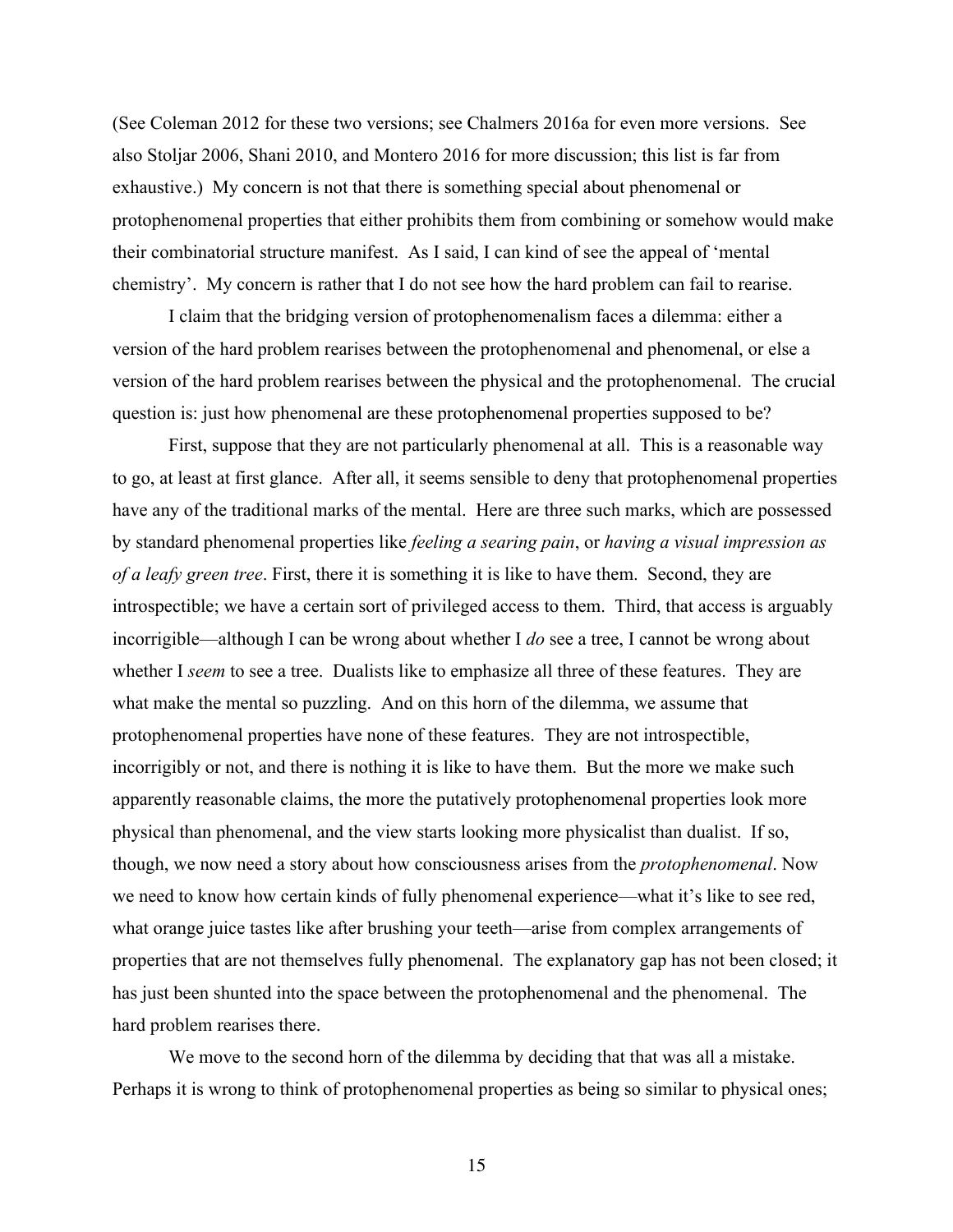perhaps they really *do* have the marks of the mental. Let us, then, consider the claim that protophenomenal properties *are* introspectible, that carbon atoms have privileged access into their protophenomenal states, and that there is something it is like to be a carbon atom. This move would indeed avoid the concern that we now need an account of how consciousness arises from the protophenomenal. However, it does so at a rather high cost. For one thing, the view is arguably committed to a strange near-panpsychism.<sup>13</sup> Even Thomas Nagel, who is tempted by protophenomenalism of roughly this variety—at least to the extent that it should be "added to the current list of mutually incompatible and hopelessly unacceptable solutions to the mind-body problem" (1979, 193)—resists the idea that "the components out of which a point of view is constructed would…themselves have to have a point of view" (194). However, panpsychism is not my real complaint at the moment (I shall say more about it shortly). The important point for the moment is that this view, like the alternative, simply pushes the hard problem elsewhere. **If protophenomenal properties are so like phenomenal ones, well, then now we need a story about how the protophenomenal arises from the physical. We have lost out on the project of explaining personal-level fully phenomenal properties and correlations with less than fully phenomenal ones.** 

Either way, then, the protophenomenalist has failed to address the hard problem. The more similar the protophenomenal properties are to phenomenal ones, the less headway can be made on the project of systematizing the correlations. And the more removed the protophenomenal properties are from phenomenal ones, the less point there is to postulating them at all. We still cannot see how human experience—genuine, full blown consciousness arises from complicated relations among such fragmentary shadows of phenomenality.

Indeed, there is a case to be made that this bridging version of protophenomenalism slides into a regress. To see it, consider the version that says that protophenomenal properties are quite different from ordinary phenomenal properties—the version on which they do not bear the marks of the mental. (A similar issue arises for the other version). In order to bridge the gap between the protophenomenal and the truly phenomenal, maybe we should posit a *fourth* kind of

 $13$  The view is not committed to full-blown *pan*psychism, unlike the next version of protophenomenalism to be discussed. For one thing, the view allows that there are fundamental physical particles that are not constituents of conscious beings, and which do not have protophenomenal properties. For another thing, bear in mind that the fundamental protophenomenal properties might be possessed only by large and complex physical systems—brains, for example. This of course makes them rather different than other fundamental properties, but that is only to be expected.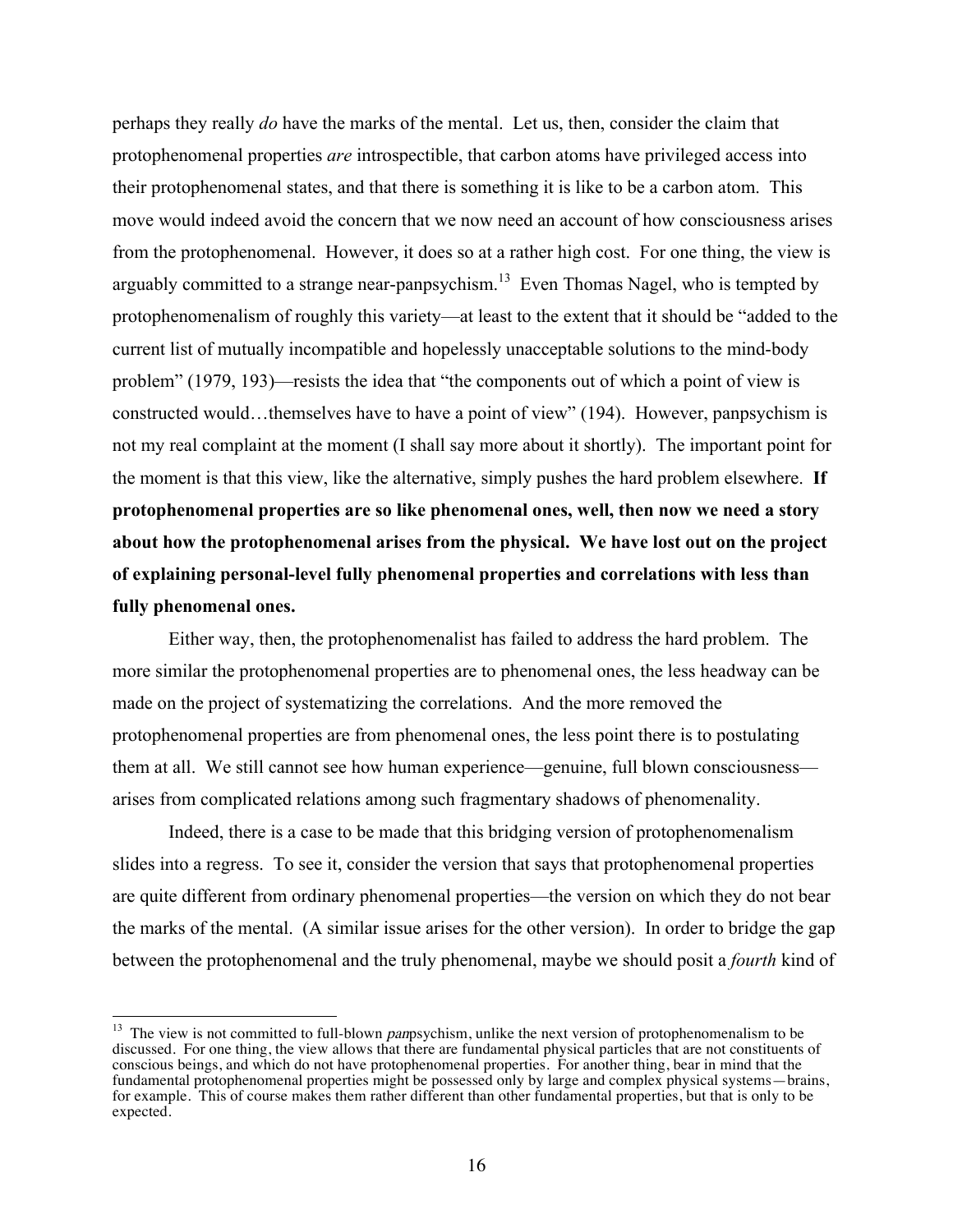property—protoprotophenomenal properties, or, better, protophenophenomenal properties. These occupy the intervening level between the protophenomenal and the phenomenal, and their connections between the two are governed by a limited set of fundamental protophenomenalprotophenophenomenal laws, and fundamental protophenophenomenal-phenomenal lawsfundamental. Lather, rinse, repeat. I am not fully convinced this regress argument works, but I nonetheless place it on the table for inspection. My main claim is the one from the previous paragraph: for bridging protophenomenalism, the hard problem rearises either between the physical and the protophenomenal, or between the protophenomenal and the phenomenal.

It is time to move away from the bridging version of protophenomenalism, and on to the second version: Russellian monism. On this view, the phenomenal minima do not occupy an intervening level between the physical and the fully phenomenal, but rather occupy physical properties themselves. Metaphorically speaking, they form the *core* of physical properties. More carefully, the idea is that there is independent motivation for the view that physical properties and entities can be characterized only relationally, by their causal-dispositional roles (Russell 1927). If such a view is correct, there is a pressing question about what intrinsic properties fill these causal-dispositional roles. One answer to this question is designed to also address the hard problem. If protophenomenal properties fill the causal-dispositional roles, two problems are solved at once. There are various ways to flesh out the details, but all that really matters for my purposes is the view's central claim—the world is qualitative *all the way down*.

Russellian monism avoids the dilemma that faced the bridge version of protophenomenalism; it does not simply push the hard problem elsewhere. Two features allow it to do this. First, the very nature of physical properties and entities is protophenomenal. Physical properties are relational, dispositional, "structural/dynamic" (Chalmers 2002, 265); intrinsic protophenomenal properties underlie them. This means that there is no gap between the physical and the protophenomenal in the first place, and Russellian monism dodges the second horn of the dilemma. Second, as long as the protophenomenal cores are taken to have the marks of the mental, or at least some approximation thereof, there may not be any particularly difficult question of how full-blooded phenomenal properties arise from them. So Russellian monism can dodge the first horn of the dilemma as well.

It is worth taking a moment to emphasize that the Russellian monist *must* claim that the protophenomenal properties are recognizably phenomenal. One reason is that just mentioned—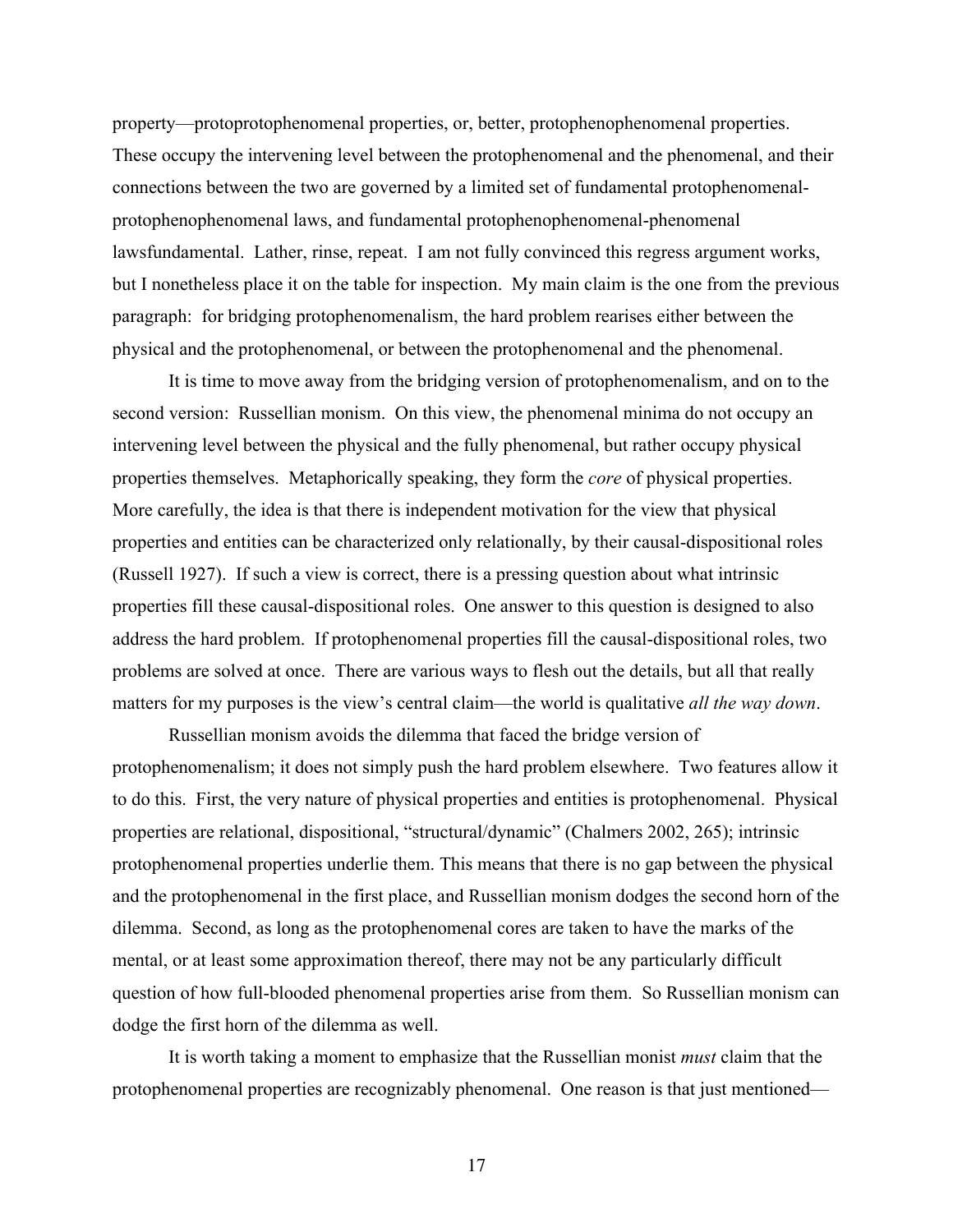the view would otherwise be impaled on the first horn of the dilemma. But the Russellian monist has a further reason, one that does not quite apply to the 'bridge' version of protophenomenalism. This further reason is that there would otherwise be very little reason not to count the view as a form of physicalism. After all, the view is that there are rock-bottom features of the world that account for the charge of electrons, the behavior of gases, the hardness of diamonds… and consciousness. This is straightforwardly physicalist if those rock-bottom features are non-qualitative.

Recall my earlier remark that a good guideline for deciding whether or not an addition to our ontology counts as physical is the range of phenomena for which it accounts. If the additional feature either is consciousness, or explains nothing but consciousness, then that is probably sufficient for it not to be physical; if it explains clearly physical phenomena as well, then that is at least a *prima facie* reason to say that it is indeed physical. The Russellian monist's protophenomenal properties meet that *prima facie* guideline for counting as physical—they ground every physical property. However, if they also bear the marks of the mental, they meet the sufficient condition for *not* counting as physical. If the Russellian monist does not want to be a physicalist, then, he must say that protophenomenal properties are themselves recognizably phenomenal. (See Chalmers 2016b for discussion of whether Russellian monism counts as physicalist or not.)

As I have already suggested, this is not a particularly natural view. It is rather odd to claim that there is something it is like to be a carbon atom. However, it is hard to see how to do more than trade intuitions about this point. So let us set it aside, and suppose that there is, indeed, something it is like to be a carbon atom. I still do not like Russellian monism any more than I like the other version of protophenomenalism. It may solve the official hard problem, but only by generating a new problem that is just as hard.<sup>14</sup>

Start by noticing that the Russellian monist is committed to the following claims. There is no in principle difference between me and a carbon atom, or me and my socks. There are differences in organization, and complexity, and the like, but that is all. These are differences in degree, not kind; there is no unbridgeable chasm between me and my socks. But those, of course, are claims that any *physicalist* will endorse as well. The Russellian monist says that the

 $14$  It is tempting, but I think ill-advised, to try to raise another objection here—namely, that the Rusellian monist has to deny that zombie worlds are conceivable, and thus has no reason not to be a physicalist. For a nice discussion of the Russellian monist's options, see Chalmers 2002, 266; 2016b, 28-9.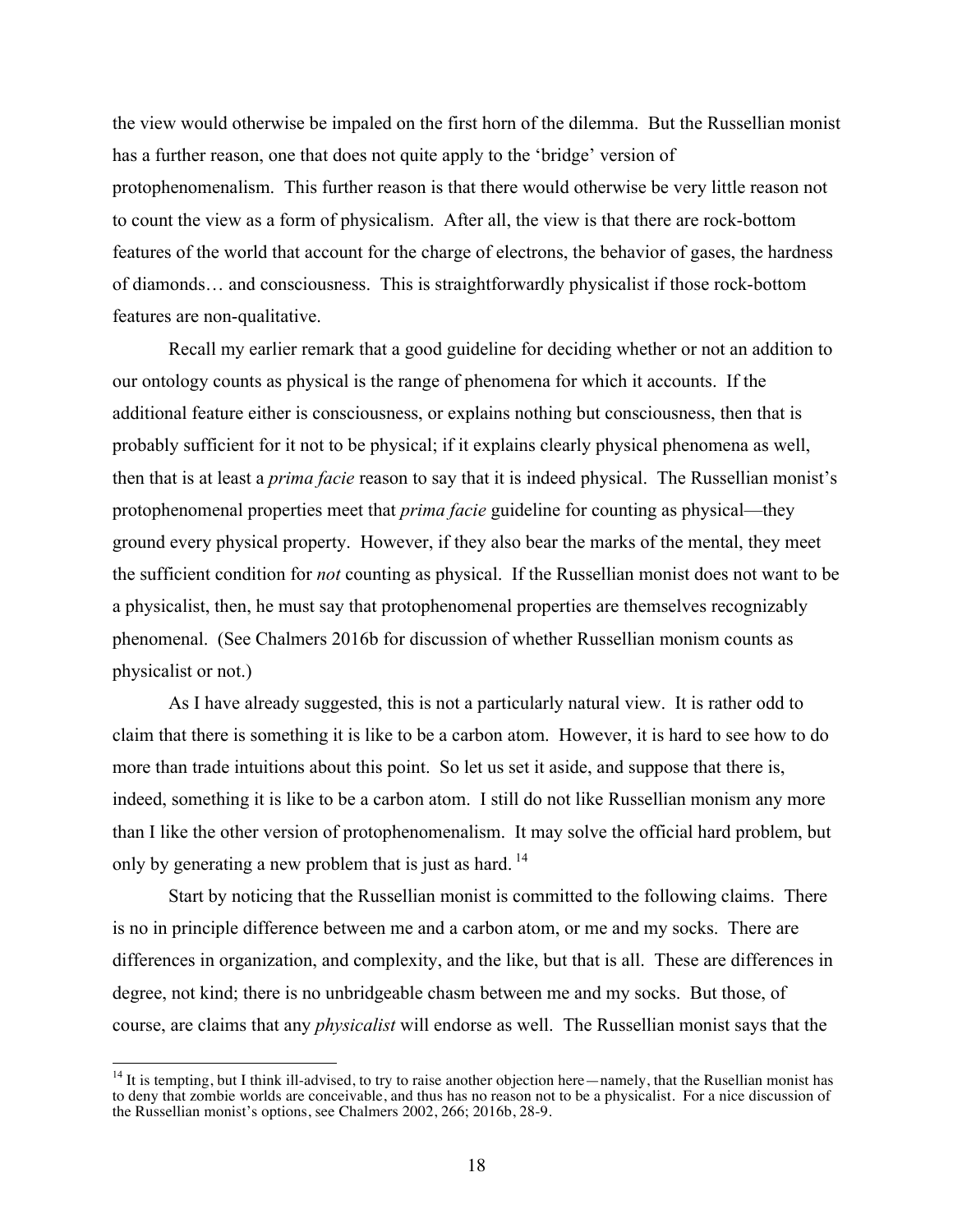world is mental all the way down. The physicalist says that it is physical all the way up. Both are forms of monism; both assimilate one of the allegedly different categories to the other.

Of course, the Russellian version of monism does get to say that there is no issue about how the qualitative arises from the nonqualitative, because the world is qualitative all the way down. But now the opposite problem arises! What shall he say about how the *non*qualitative arises from the qualitative? The physicalist says it is nonqualitative all the way up, and faces a question of how the qualitative gets into the picture. The Russellian monist says it is qualitative all the way down, and thus faces a question of how the nonqualitative gets into the picture. The difference between the physicalist and the Russellian monist is a reversal about what explains what: the physicalist wants to explain the mental in physical terms, and the Russellian monist wants to explain the physical in mental terms. Yet the latter is just as tricky as the former, and to my knowledge no Russellian monist has ever even tried to say anything to alleviate the mystery.

After all, the Russellian monist not only claims that there is something it is like to be a carbon atom, but also that its phenomenal character is what *makes it be a carbon atom in the first place*. It is its intrinsic phenomenal or protophenomenal nature that is responsible for all of its causal powers, and that plays the dispositional role associated with being a carbon atom. Its intrinsic (proto)phenomenal nature grounds its disposition to bond in certain ways with hydrogen atoms and so forth, in the same way that possession of a particular crystalline structure grounds a glass's disposition to break if dropped (e.g. Chalmers 2002, 265). I have absolutely no idea how this is supposed to work, or why it is supposed to sound plausible, other than the fact that it would be convenient if it were true. So Russellian monism faces an inversion of the standard explanatory gap: I cannot see how to get the nonqualitative out of the qualitative in the way that Russellian monism requires. How can phenomenality be the right sort of thing to explain how negative charge works, the various ways that carbon atoms bond with oxygen, and the like? How would consciousness ground those causal powers?

So much, then, for Russellian monism. Postulating an intervening level of protophenomenal properties, à la the bridging version of the view, relocates the hard problem. Postulating an underlying level of protophenomenal properties, à la Russellian monism, turns the hard problem on its head for no good reason.

## **7. The final moral**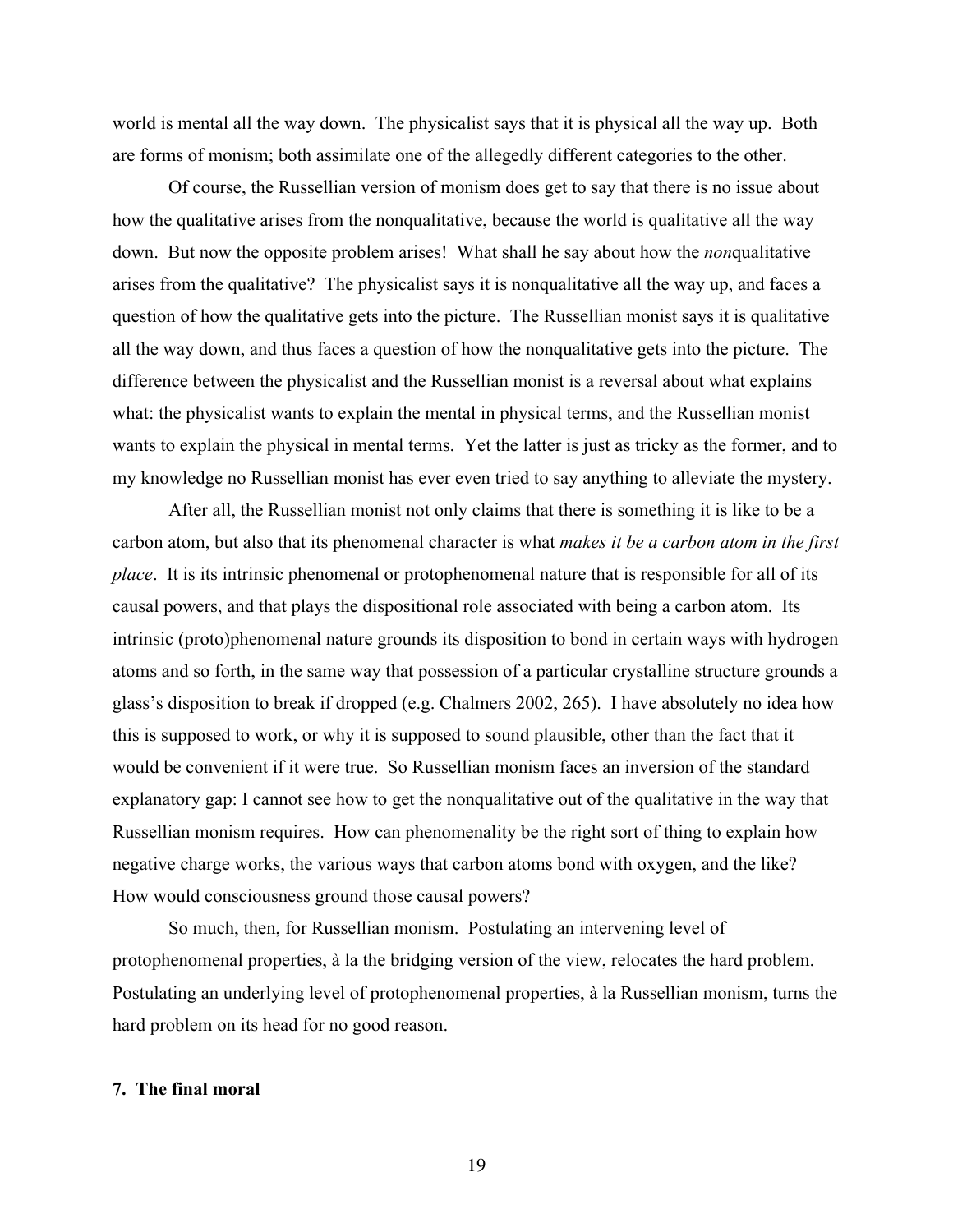Here, again, is the overall picture. I have argued that dualism does not avoid all explanatory burdens. It is very implausible for the dualist to go no further than postulating an enormous proliferation of fundamental properties and unsystematized fundamental psychophysical laws. Minimally plausible, scientifically respectable dualism will instead posit a limited number of fundamental phenomenal or protophenomenal properties, and a limited number of fundamental principles governing physical-phenomenal connections. Dualism will explain some aspects of conscious experience in terms of others, and will explain some particular physical-phenomenal correlations in terms of a few fundamental laws.

However, I have provided two more-or-less independent arguments against the claim that she can make any real progress here. First, I argued that there is a real tension between the dualist's faith in the empirical search for such laws and her deep skepticism about the physicalist's search for an explanation of consciousness in physical terms. The former should undermine the latter. Second, I looked at some possible forms her fundamental laws might take. Even though 'phenomenal minima' like protophenomenal properties might appear tailor-made for closing the explanatory gap, they do no such thing. The bridging version of the view cannot in principle give the dualist any explanatory purchase, and the Russellian monist version dismisses the hard problem at the expense of raising a new one. All told, then, matters look fairly bleak. Consciousness looks at least as mysterious to the dualist as to the physicalist; explanatory gaps remain.

Here is the dialectic as I see it. The dualist challenges physicalism by appeal to arguments like the zombie argument and the Mary argument. In the face of these challenges, the physicalist has a choice about how to respond: he can either cave or resist. And there is a real question, I think, about which of those responses is the correct one. This is an instance of a more general meta-philosophical issue. When should we stick to our guns and defend a view against an objection that is not obviously and straightforwardly fallacious? How stubborn should we be? I do not know how to answer that meta-philosophical question in full generality, or even whether there could be a general answer. But this paper is intended as an argument for stubbornness in this particular case. Physicalists face challenges from the explanatory gap, yes, but dualists face their own versions. Since the same problems just get pushed elsewhere, we physicalists have motivation to resist. We should hold fast, and endorse one of the many ways of responding to the dualist's arguments.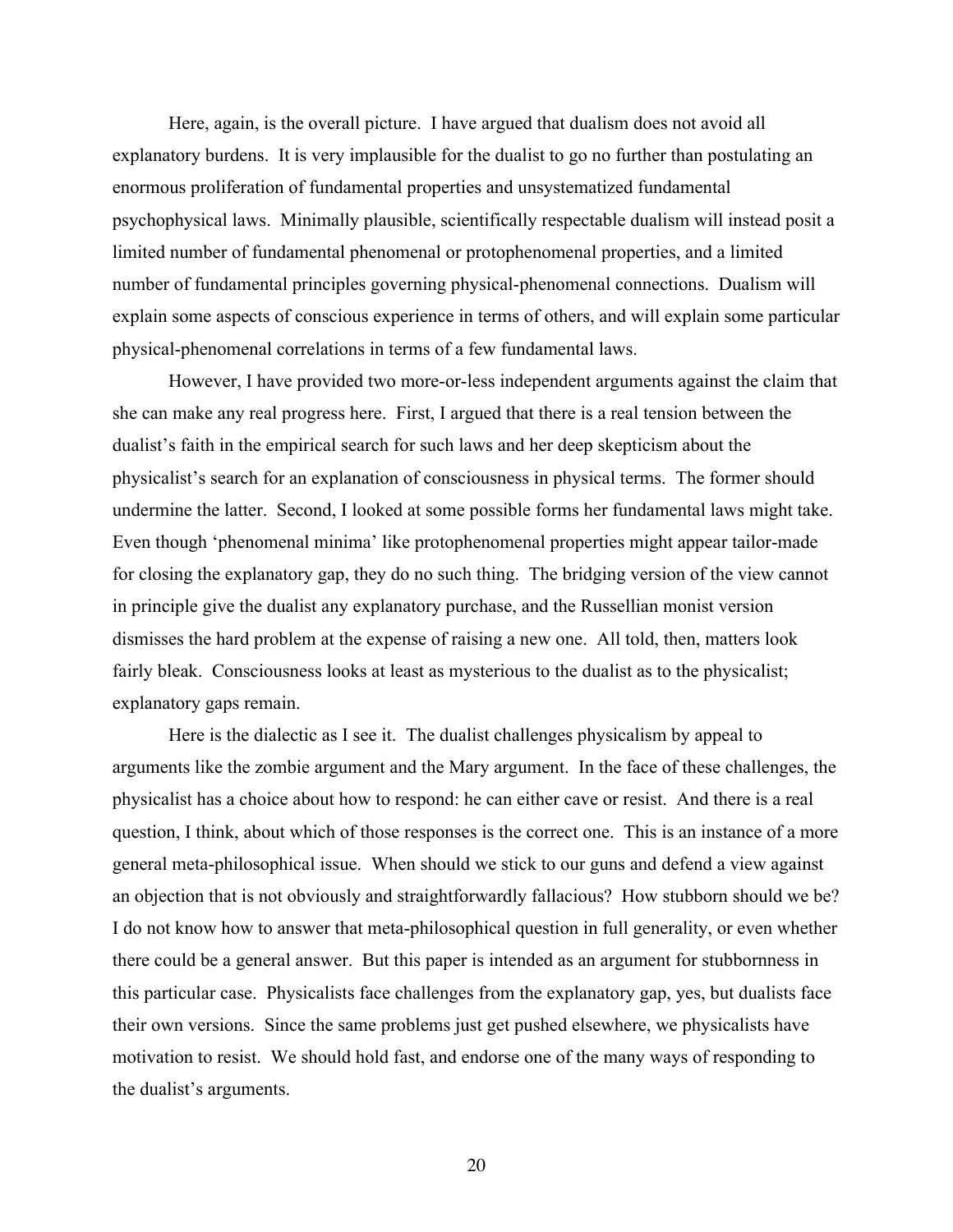So, admittedly, I do not know the physicalist solution to the hard problem. I am not sure how the physical facts explain the phenomenal facts. But I cannot see how denying that the physical facts explain the phenomenal facts makes life any easier. *Both* physicalists and dualists face versions of the explanatory gap, and retreating to dualism simply raises further questions that are just as hard as the ones physicalists face. *Dualism simply does not help*. It offers no advantage over physicalism.

### Works cited

- Adams, Robert. 1992. Flavors, colors, and God. In R. Douglas Geivett and Brendan Sweetman, eds., *Contemporary Perspectives on Religious Epistemology*. NY: Oxford University Press, 224-240.
- Bennett, Karen. 2003. Why the exclusion problem seems intractable, and how, just maybe, to tract it. *Noûs* 37: 471-497.<br>
— 2007. Mental causation. *Philosophy Compass* 2: 316-337.
- 
- ——. 2007. Mental causation. *Philosophy Compass* 2: 316-337. ———. 2008. Exclusion again. In Jakob Hohwy and Jesper Kallestrup, eds., *Being Reduced*. Oxford: Oxford University Press, 280-305.
- Block, Ned. 1995. On a confusion about a function of consciousness. *Behavioral and Brain Sciences* 18: 227-247.
- Cameron, Ross. 2007. The contingency of composition. *Philosophical Studies* 16: 99-121.
- Chalmers, David. 1995. Facing up to the problem of consciousness. Reprinted (1997) in Jonathan Shear, ed., *Explaining Consciousness: The Hard Problem*. Cambridge, MA: MIT Press, 9-32.<br>
—. 1996. *The Conscious Mind*. Oxford: Oxford University Press.
	-
- ——. 1997. Moving forward on the problem of consciousness. In Jonathan Shear, ed., *Explaining Consciousness: The Hard Problem.* Cambridge, MA: MIT Press, 379-422.
- *Explaining Consciousness: The Hard Problem*. Cambridge, MA: MIT Press, 379-422. ———. 2002. Consciousness and its place in nature. Reprinted (2002) in David Chalmers, ed., *Philosophy of Mind: Classical and Contemporary Readings. New York: Oxford University Press, 247-272.* 
	- -. 2004. How can we construct a science of consciousness? In Michael Gazzaniga, ed., *The Cognitive Neurosciences III*. MIT Press, 1111-1119.
	- <sup>-</sup>. 2016a. The combination problem for panpsychism. In Godehard Bruntup and Ludwig Jaskolla, eds., *Panpsychism: Contemporary Perspectives*. Oxford: Oxford University Press, pp. 179-2012.<br>-. 2016b. Panpsychism and panprotopsychism. In Godehard Bruntup and Ludwig
- Jaskolla, eds., *Panpsychism: Contemporary Perspectives*. Oxford: Oxford University Press, pp. 19-47.
- Churchland, Paul. 1985. Reduction, qualia, and the direct introspection of brain states. *The Journal of Philosophy* 82: 8-28.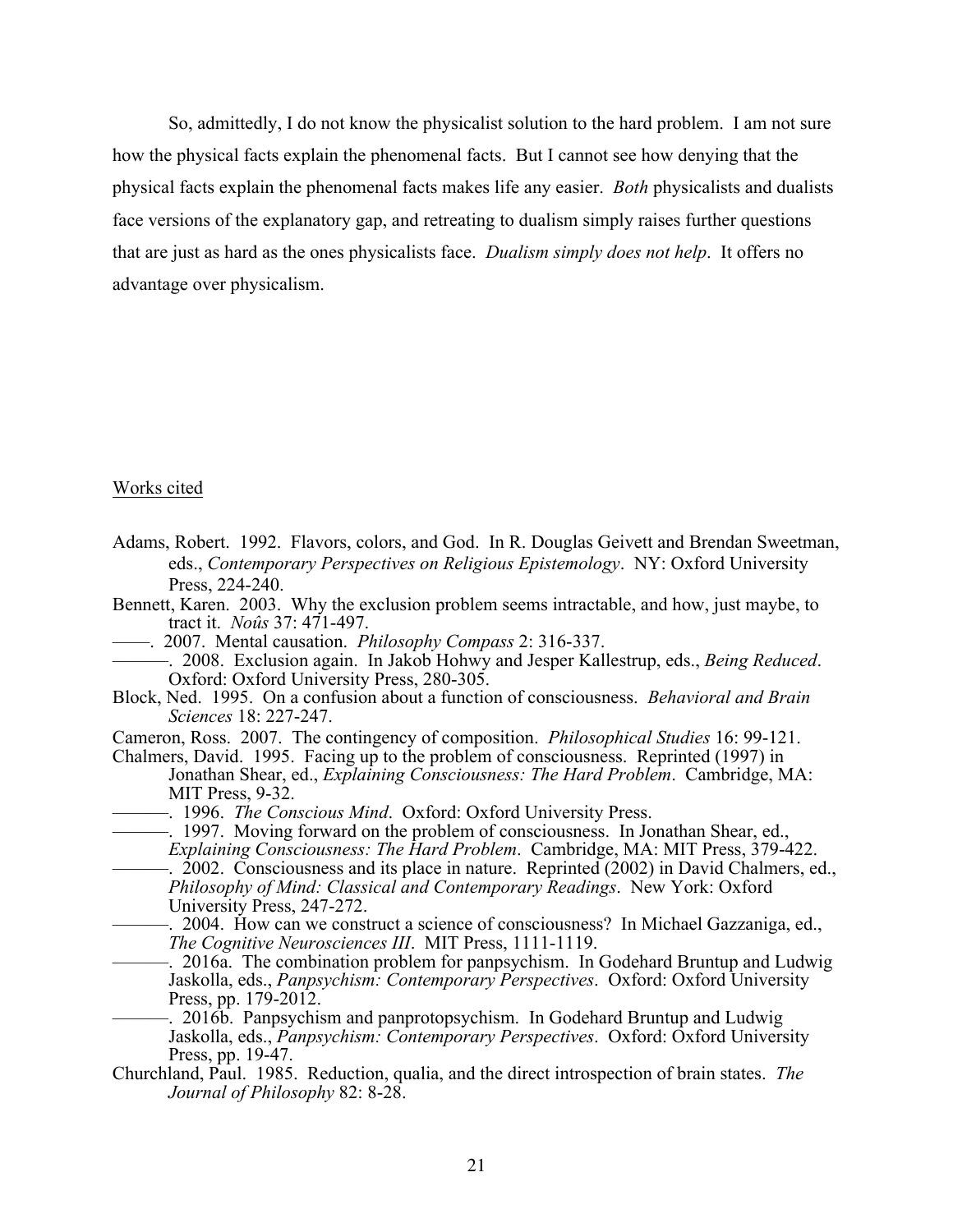Coleman, Sam. 2012. Mental chemistry: combination for dualists. *Dialectica* 66: 137-166.

- Crane, Tim. 2001. The significance of emergence. In Carl Gillett and Barry Loewer, eds., *Physicalism and its Discontents*. Cambridge: Cambridge University Press, 207-224.
- Dorr, Cian, and Rosen, Gideon. 2002. Composition as a fiction. In Richard M. Gale, ed., *The Blackwell Guide to Metaphysics.* Oxford: Blackwell, 151-174.
- Dowe, Phil. 2000. *Physical Causation*. Cambridge: Cambridge University Press.
- Goff, Phillip. 2006. Experiences don't sum. *Journal of Consciousness Studies* 13.10–11: 53– 61.
- Hill, Christopher. 1991. *Sensations: A Defense of Type Materialism*. Cambridge: Cambridge University Press.

Jackson, Frank. 1982. Epiphenomenal qualia. *The Philosophical Quarterly* 32: 127-136.

———. 1986. What Mary didn't know. *The Journal of Philosophy* 83: 291-295.

Johnston, Mark. 1987. Human beings. *The Journal of Philosophy* 84: 59-83.

Kim, Jaegwon. 1989. The myth of nonreductive physicalism. Reprinted (1993) in *Supervenience and Mind*. Cambridge: Cambridge University Press, 265-284.

- ———. 1993. The nonreductivist's troubles with mental causation. Reprinted (1993) in *Supervenience and Mind*. Cambridge: Cambridge University Press, 336-357.
	- ———. 1998. *Mind in a Physical World*. Cambridge, MA: Bradford.
- ———. 2005. *Physicalism, or Something Near Enough*. Princeton: Princeton University Press.
- Kirk, Robert. 1974. Zombies vs. materialists. *Aristotelian Society Proceedings Supplement* 48: 135-52.
	- ———. 1996. Strict implication, supervenience, and physicalism. *Australasian Journal of Philosophy* 74: 244-56.
- Levine, Joseph. 2001. *Purple Haze: The Puzzle of Consciousness*. Oxford: Oxford University Press.
- Lewis, David. 1988. What experience teaches. Reprinted (1999) in *Papers in Metaphysics and Epistemology*. Cambridge: Cambridge University Press, 262-290.
- Loeb, Louis. 1981. *From Descartes to Hume*. Ithaca: Cornell University Press.
- Lycan, William. 1981. Psychological laws. *Philosophical Topics* 12: 9-38.
- Locke, John. 1690. *An Essay Concerning Human Understanding*.
- McLaughlin, Brian. 2001. In defense of new wave materialism: a response to Horgan and Tienson*.* In Carl Gillett and Barry Loewer, eds., *Physicalism and its Discontents*. Cambridge: Cambridge University Press, 208-221.
- Mills, Eugene. 1996. Giving up on the hard problem of consciousness. Reprinted (1997) in Jonathan Shear, ed., *Explaining Consciousness: The Hard Problem*. Cambridge, MA: MIT Press, 109-116.
- Montero, Barbara. 2016. What combination problem? In Godehard Bruntup and Ludwig Jaskolla, eds., *Panpsychism: Contemporary Perspectives*. Oxford: Oxford University Press, pp. 215-229.

- Nagel, Thomas. 1974. What is it like to be a bat? *Philosophical Review* 83: 435-450. ———. 1979. Panpsychism. In *Mortal Questions*. Cambridge: Cambridge University Press, 181-195.
- Papineau, David. 2001. The rise of physicalism. In Carl Gillett and Barry Loewer, eds., *Physicalism and its Discontents. Cambridge: Cambridge University Press, 3-36.*  $-2002$ . *Thinking About Consciousness. Oxford: Clarendon.*
- Parsons, Josh. Unpublished. Contingent composition.
- Russell, Bertrand. 1927. *The Analysis of Matter.* London: Kegan Paul.
- Salmon, Wesley. 1984. *Scientific Explanation and the Causal Structure of the World*. Princeton: Princeton University Press.
- Shani, Itay. 2010. Mind stuffed with red herrings: why William James' Critique of the mindstuff theory does not substantiate a combination problem for panpsychism.